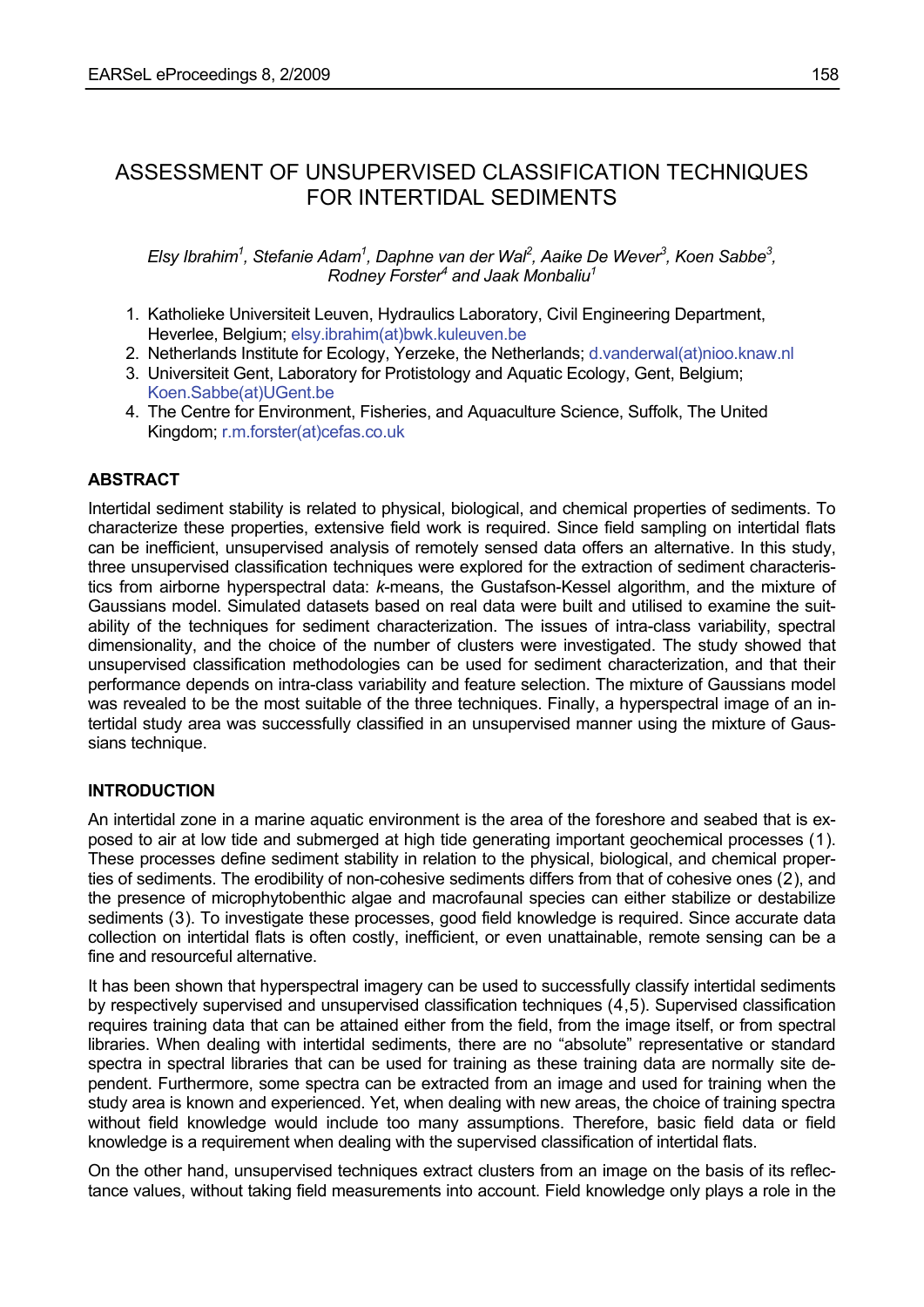interpretation of clusters. Therefore, it is of high interest to investigate these unsupervised techniques and understand their suitability for sediment characterization.

Unsupervised classification might not be a replacement to supervised classification. Yet, when a suitable unsupervised classification technique is utilized, it offers a better understanding of the results of supervised classification, as it gives an overview regarding the distribution of different spectral patterns. Unsupervised classification can also assist in the planning of efficient field campaigns on a study area, as it indicates the locations of areas with distinct spectral properties. Furthermore, it helps in the choice of training pixels from the image itself for supervised classification.

<span id="page-1-0"></span>The aim of this paper is to investigate the suitability of three unsupervised classification techniques for sediment characterization. These techniques are: *k*-means, Gustafson-Kessel algorithm (GK), and the mixture of Gaussians model (MG). In practice, there is globally no "absolute best" unsupervised classification methodology, where the reliability of a result is based on the aim of the classification and its use [\(6](#page-19-1)). Furthermore, measuring the accuracy of this type of classification can be very complex. Normally, the clustering accuracy is either represented qualitatively or measured indirectly by specific indices that take the overall separability of the clusters into account. In some studies, the accuracy of each technique is assessed by comparing its results to a supervised classification of the same image ([7](#page-19-1)[,4](#page-0-0)). In this paper, the accuracy of the techniques was explored by means of simulated data sets based on a hyperspectral airborne image and the reflectance behaviour of sediments. The choice of using simulated or synthetic datasets was due to the following reasons. First, the supervised classification taken as the basis of the accuracy assessment could entail several uncertainties while the use of synthetic data allowed a total knowledge of the data sets. Second, the use of synthetic datasets resulted in flexibility and control over the data to conduct different experiments. Finally, the classification accuracy was directly determined as the properties of each data point in the synthetic datasets were known.

The investigation of the techniques by means of the synthetic data sets included the effect of intraclass variability, the effect of cluster volume, the effect of feature selection, and the detection of the appropriate number of clusters in a dataset.

## **STUDY AREA AND DATA SET**

The study area was the IJzermonding in Belgium, located at the outlet of the IJzer river in the North Sea. It is a nature reserve that consists of dunes, marshes, and intertidal flats with a mean tidal range of 4 metres. On the  $17<sup>th</sup>$  of June 2005, an image was acquired of the study area by means of the Airborne Hyperspectral Sensor (AHS) at low tide and in cloud-free conditions (3.4 m  $\times$  3.4 m pixel size). The quality of the signal of several bands was relatively low due to problems with the radiometric calibration of the sensor. The useful bands are shown in Table 1. For each of the modules: visible (VIS), near-infrared (NIR), and short wave-infrared (SWIR), the number of bands, the spectral range, and the full width at half maximum (FWHM) are listed. Although noisy, the SWIR band was retained for the analysis due to its sensitivity to moisture content. Furthermore, a field campaign was carried out on the flat where samples were analyzed for specific properties. Figure 1 shows an image of the study area and the sampling locations.

| Module      | Spectral range (nm) | Band    | FWHM (nm) |
|-------------|---------------------|---------|-----------|
| VIS.        | 445 – 689           | 1 to 8  | $27 - 30$ |
| NIR.        | $718 - 1004$        | 9 to 18 | $27 - 30$ |
| <b>SWIR</b> | 1419 – 1824         | 19      | 159       |

*Table 1: AHS relevant bands*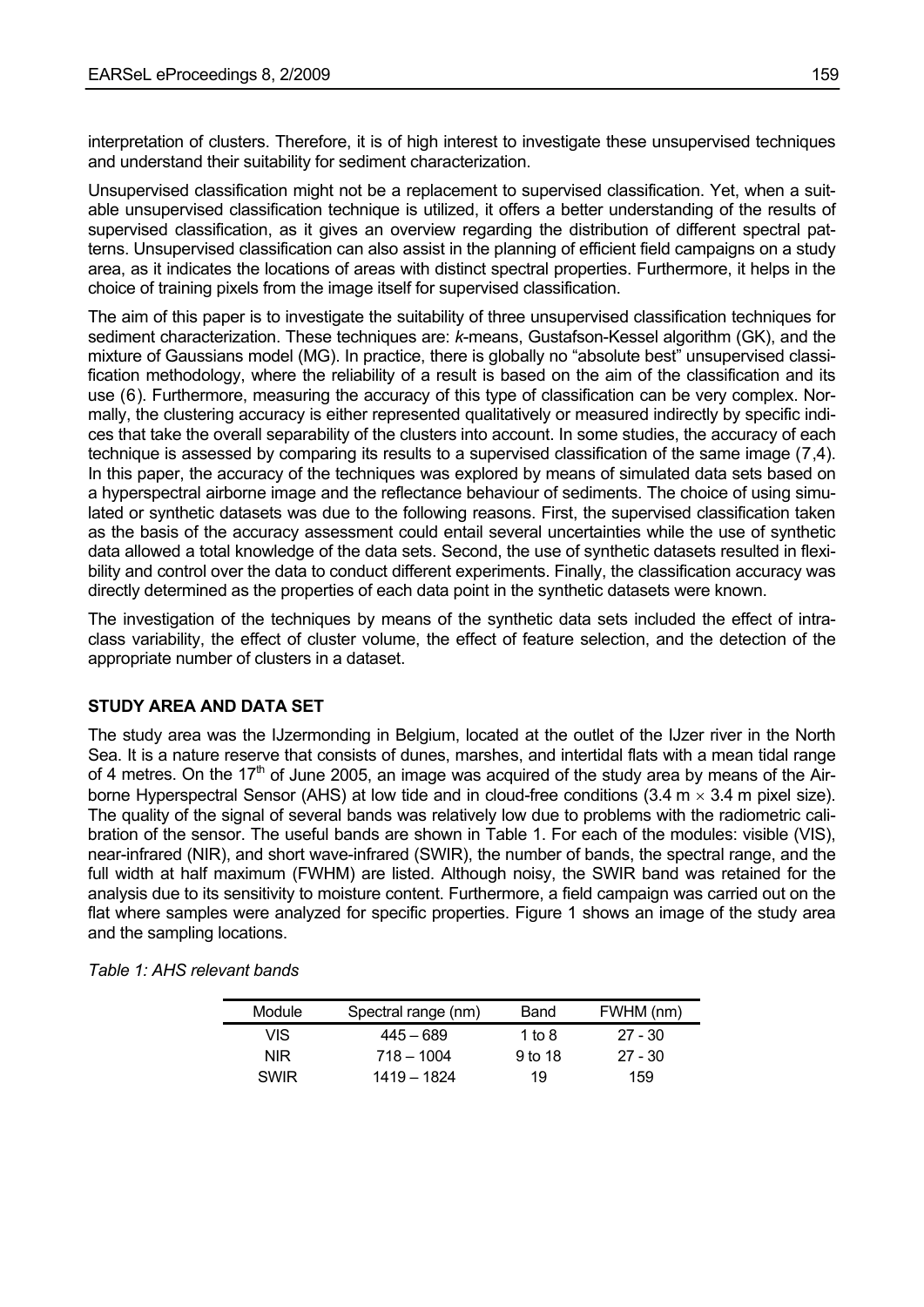

*Figure 1: The IJzermonding and sampling locations.* 

## **METHODOLOGY**

### **Field data**

The unsupervised classification techniques were assessed using simulated data sets. Although these data were synthetic, their properties were based on the spectral behaviour of three major sediment types found on the IJzermonding. Field sampling at 28 sites was performed on the intertidal flat at low tide four days before the over-flight. The coordinates of these sites were determined by means of a differential geographical positioning system (DGPS). To account for the variability within one pixel and the hyperspectral image geometric correction uncertainty ( $\pm$  0.5 pixel size or 2 m), two or three replicates were sampled at each site, leading to 80 measurements. Furthermore, spectral measurements by means of the Analytical Spectral Device (ASD) spectrometer were acquired for each replicate. Sediment properties including moisture content (MC), mud content (MUC), organic matter content, and chlorophyll *a* (chl *a*) content were collected for sample analyses. MC was determined as weight lost by drying at 85°C till constant weight was attained. Grain size distribution, that leads to the quantification of the mud content, was measured in a Coulter counter analyzer that determined volume concentrations in several particle size classes. From grain size distribution, mud content was obtained as the percentage of particles smaller than 63 µm. Organic matter (OM) was determined by calculating the difference in weight between the sample before and after burning at 600°C for 2 hours. Chl *a* content was measured using high performance liquid chromatography (HPLC) ([8](#page-19-1)) and quantified using a calibration with commercial standards.

In order to define sediment classes, thresholds were set on sediment properties based on field knowledge, field data analysis, and reflectance spectra of the AHS image. Texture groups were based on mud volume fractions: sandy when the MUC was less than 10% of the volume, mixed sediments when the MUC was between 10 % and 40 % and muddy when MUC was greater than 40%. Three classes of moisture content were defined as: dry when MC was less than 20%, wet when MC was between 20% and 40%, and saturated when MC was larger than 40%. For organic matter content, the classes were defined as: low for OM less than 4%, and high when OM was higher than 4%. For chl *a* content, the following three classes were defined: low when the content was less than 40 mg/m<sup>2</sup>, medium when the content was between 40 and 80 mg/m<sup>2</sup>, and high when the content was higher than 80 mg/m<sup>2</sup>.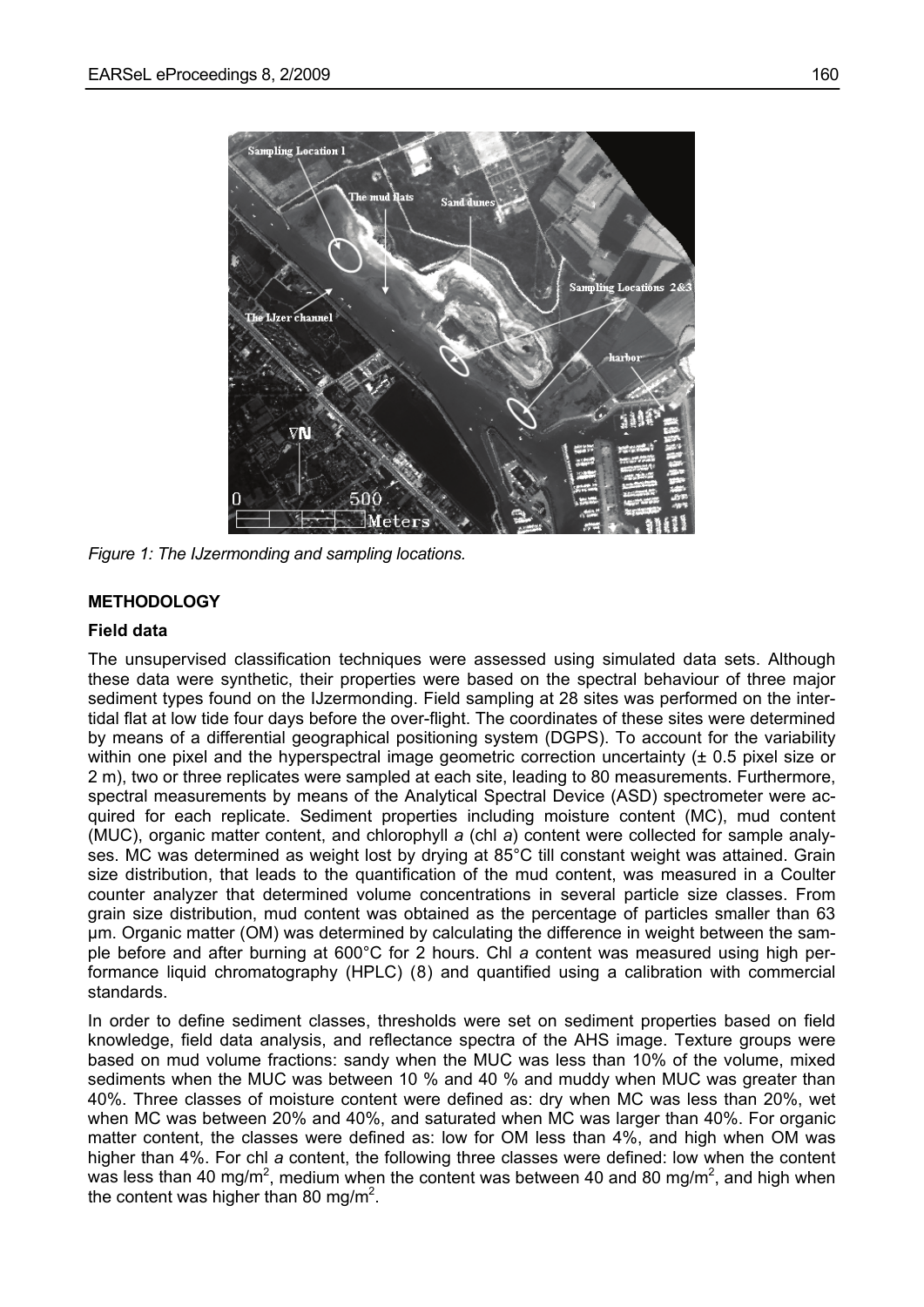### **Sediment types**

The field campaign included sampling on specific regions of the IJzermonding (Figure 1) dominated by three major sediment types:

- Type1 was saturated, muddy, with high chl *a*, and high OM content
- Type2 was wet, contained mixed sediments, medium chl *a*, and high OM content
- Type3 was dry, sandy, with low amounts of chl *a*, and low OM content*.*

After categorizing the field samples into the three types, their geographical positions were determined on the AHS image, and their corresponding spectra were extracted. The number of these representative spectra was between 20 and 50 (depending on the sediment type), thus too low to give a statistical overview of the sediment properties. Without using field data, it is a difficult task to choose all representative image spectra of each type due to the gradual changes in sediment properties on intertidal flats from one type to another. Therefore, spectral angles were calculated between the representative spectra and the remaining spectra of the image ([9](#page-19-1)). The pixels closest in reflectance to the representative pixels were then also extracted leading to a total of 500 pixels per type. The mean (**μ***<sup>i</sup>* ) and standard deviation ( $\sigma_i$ ) of sediment type (*i*) were calculated per spectral band (*j*) ( $\mu_{ij}$  and  $\sigma_{ij}$ ) (Figure 2).

<span id="page-3-0"></span>

*Figure 2: Mean spectra of each sediment type taken from AHS 2005.* 

#### **Building synthetic data**

In general, a class is any group of pixels sharing a common attribute with a known reference label. This general use of the term was utilized in this study, where a "class" is a synthetic group of pixels referring to a specific sediment type. Starting from statistical information obtained for each sediment type in the previous section, a synthetic class was generated for each of those types. A synthetic dataset was then produced as a combination of these classes. Spatial information was not taken into account to build the synthetic data. This means that a pixel was only described by its reflectance value per spectral band without including the effect of neighbouring pixels or location. Therefore, a synthetic dataset was an  $N \times n$  matrix **X**, where N was the number of pixels in the dataset and n the number of bands or features.  $\bm{X}$  was built as a combination of a number of classes (*l*),  $C_i$  represented a specific class.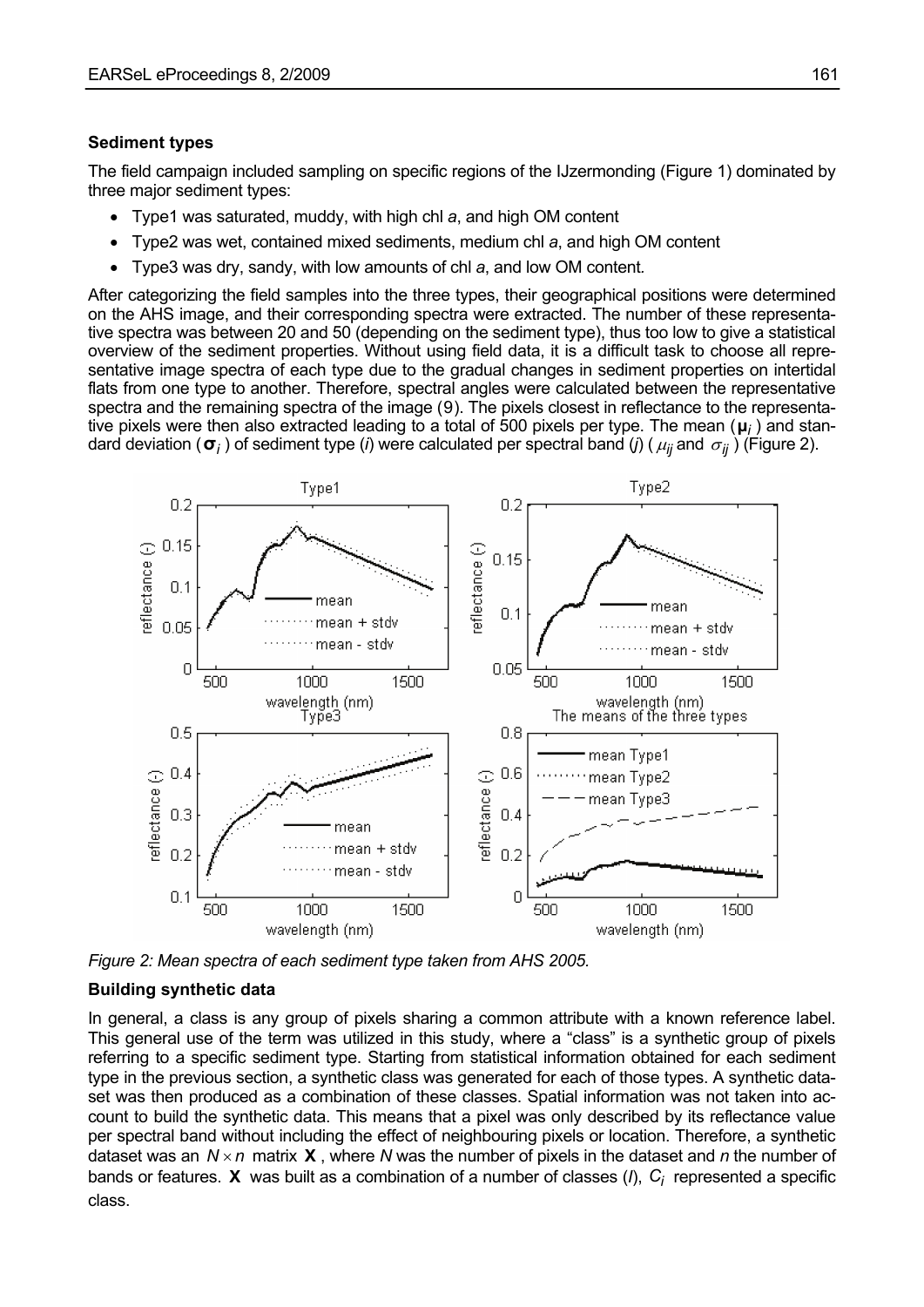First, the effect of moisture content was considered. Reflectance decreases as moisture content increases, where reflectance at longer wavelengths shows more change than at shorter wavelengths ([10](#page-19-1),[11](#page-19-1)). Yet, at a soil dependent value of MC referred to as "the cut-off thickness", reflectance increases as MC increases ([12](#page-19-1)).

Second, the effect of mud content was investigated. The spectral response of increasing mud content in dry sediments consists of an increase in overall reflectance ([13](#page-19-1)) and an increase in absorption at specific clay absorption features ([14](#page-20-0)). However, these effects of clay absorption features were not observed on intertidal flats since muddy intertidal sediments have high moisture content, hampering the scattering of clay particles ([15](#page-20-0)). On the other hand, a high correlation could be seen in the field data between mud content and moisture content ([15\)](#page-4-0). Therefore, the effect of mud content would be incorporated indirectly with the effect of moisture content, as the two properties are highly correlated and lead to general changes in the overall brightness of the spectra.

<span id="page-4-0"></span>Third, the effect of chl *a* content was considered. Samples taken from the IJzermonding showed that MC and chl *a* content were positively correlated. The chl *a* absorption could be characterized by the ratio between minimal reflectance in the absorption feature and reflectance outside the absorption feature, where the ratio is negatively correlated to chl *a* content ([16](#page-20-0),[17](#page-20-0)). When dealing the bands of the AHS image (Figure 3), band 8 of 689 nm represented the minimal reflectance in the absorption feature and band 9 of 718 nm represented the reflectance outside the absorption feature. A positive correlation was found between chl *a* content of field samples and the ratio between the AHS bands 8 and 9 of 689 nm and 718 nm, respectively. Therefore, the effect of chl *a* was introduced into the simulated data by varying the chl *a* dip through the band ratio discussed above. On the other hand, the increase in chl *a* content was accompanied by an increase in MC content. Due to the effect of the cut-off thickness in MC, the chl *a* ratio could either decrease or increase randomly over all the spectra.



*Figure 3: An example of a chl a absorption dip in AHS spectra.* 

Fourth, the effect of organic matter content was considered. The reflectance in the 400-2500 nm region decreases as organic matter content increases ([18](#page-20-0)). The effect of organic matter on spectra is partially comparable to that of moisture content ([15\)](#page-4-0). Two studies indicated that the slopes or first derivatives at certain locations of a spectrum are important for organic matter content [\(19](#page-20-0),[20](#page-20-0)). This was tested with the field data obtained from the IJzermonding, but no significant correlations were found. A probable cause for low correlations is that the types of soil described in the mentioned literature are different from the soil in the IJzermonding. Therefore, since the major effect of organic matter is a general decrease or increase of the spectra, this is then already incorporated by the effect of moisture content, thus not added separately to the data. Finally, the effect of instrument noise was investigated by checking the variation in a homogeneous water area.

The above properties were then implemented in building the data. Each of the 19 bands of the AHS image was checked for normality by means of probability plots, where several bands could be consid-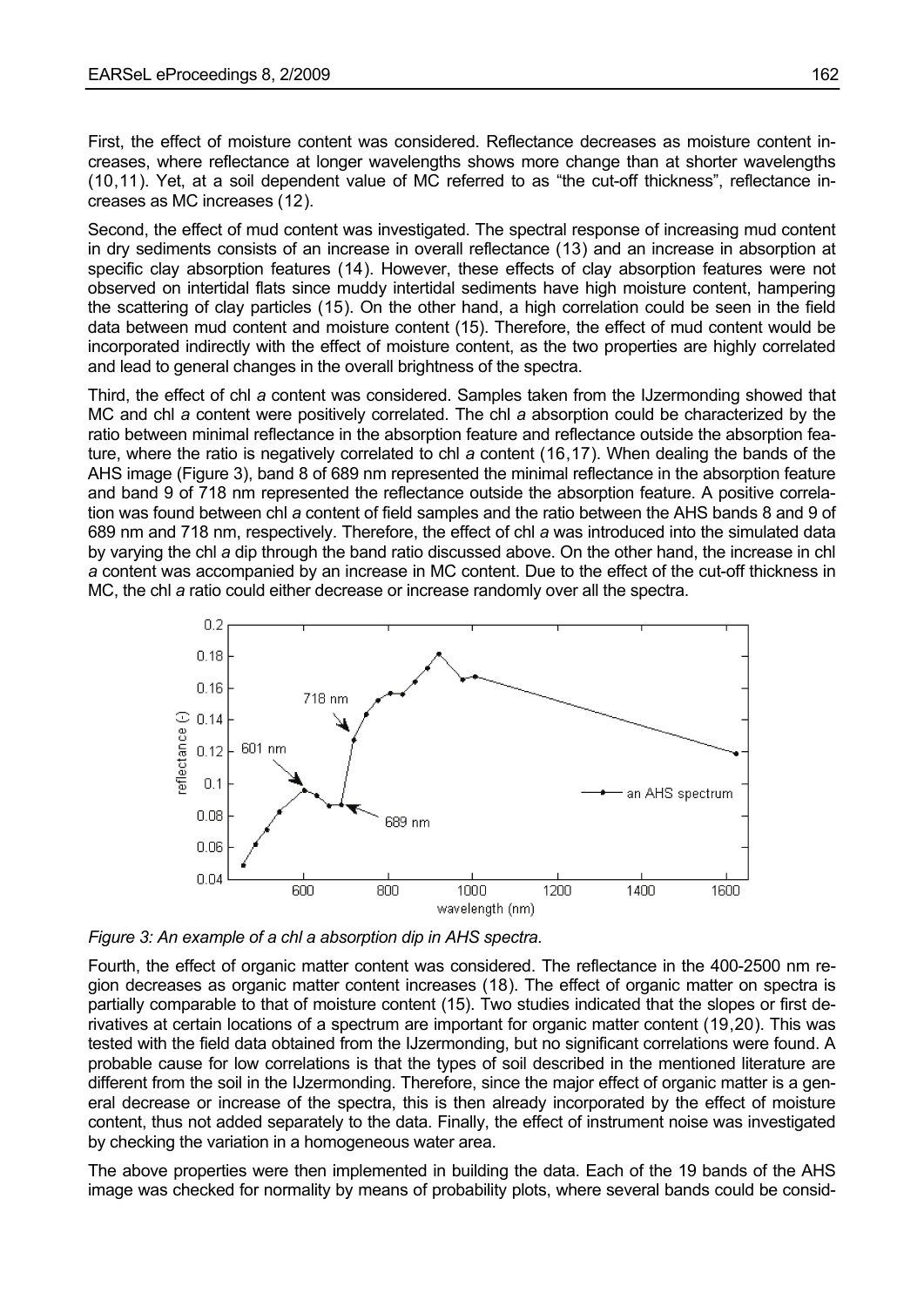ered following normal distributions. A probability plot is a technique that allows a graphical assessment of whether or not data follow a normal - or any other - distribution [\(21](#page-20-0)). The bands that did not seem to follow a normal distribution were tested for the following: Weibull, Rayleigh, and exponential distributions. Yet, these distributions were not representative as well. For calculation purposes, the assumption of normality was considered for all the bands.

By means of correlation analysis, it was seen that some bands were highly correlated, especially in similar parts of the spectrum; yet, some did not show any correlation to any other band in the image. Therefore, for some types, different parts of the spectrum needed to be considered separately while building the synthetic data. For type1 and type2, there was a high correlation between: (a) the first bands in VIS (bands 1 to 5), (b) the bands of the chl *a* dip (bands 6 to 8), and the bands of the NIR (bands 9 to 18). Finally, there was no high correlation between the SWIR band and any other band. The independency of the SWIR band is due to its high and overwhelming sensitivity to moisture content in a pixel. Therefore, a spectrum of type1 or type2 would be divided into four individually treated parts. As for type3, most of the bands showed degrees of correlation with each other. Therefore, all the bands were treated simultaneously. Therefore, a spectrum  $c_{ik}$ , of the class represented by the  $N_i \times n$ matrix  $c_i$ , is generated as follows:

$$
\mathbf{c}_{ik} = \mathbf{\mu}_i + r \cdot \mathbf{\sigma}_i \cdot \mathbf{s} \tag{1}
$$

where  $\mu_i$  is a matrix containing the mean values per band of  $c_i$ ,  $1 \le i \le l$ , *I* is the number of classes,  $1 \leq k \leq N_i$ ,  $\sigma_i$  is a matrix containing the type standard deviation per band, *s* is a positive number and *r* is a random value following a normal distribution (with a zero mean and a standard deviation of 1, it allows the variation of the spreading of spectra around the means spectrum).

For type1 and type2, instead of one random value, *r,* four different random values were used to create the reflectance spectrum of a pixel *k*, dividing the spectra into  $\alpha$ ,  $\beta$ ,  $\chi$ , and  $\delta$  sub-matrices (Figure 4). Yet, throughout the process, the following conditions were to be fulfilled for each spectrum. First, to preserve the chl *a* absorption dip, the reflectance value at band 6 did not exceed the reflectance at band 5, and the reflectance value at band 8 did not exceed the reflectance at band 9. Second, due to the high moisture levels of two sediment types, there was higher absorption at the SWIR than at the NIR. Therefore, the reflectance value at band 19 was restricted from exceeding the reflectance value of band 18 of each spectrum. Figure 5, shows an example of the simulated spectra.



*Figure 4: An example of the division of a spectrum into four sub-matrices when building the synthetic data of type1.*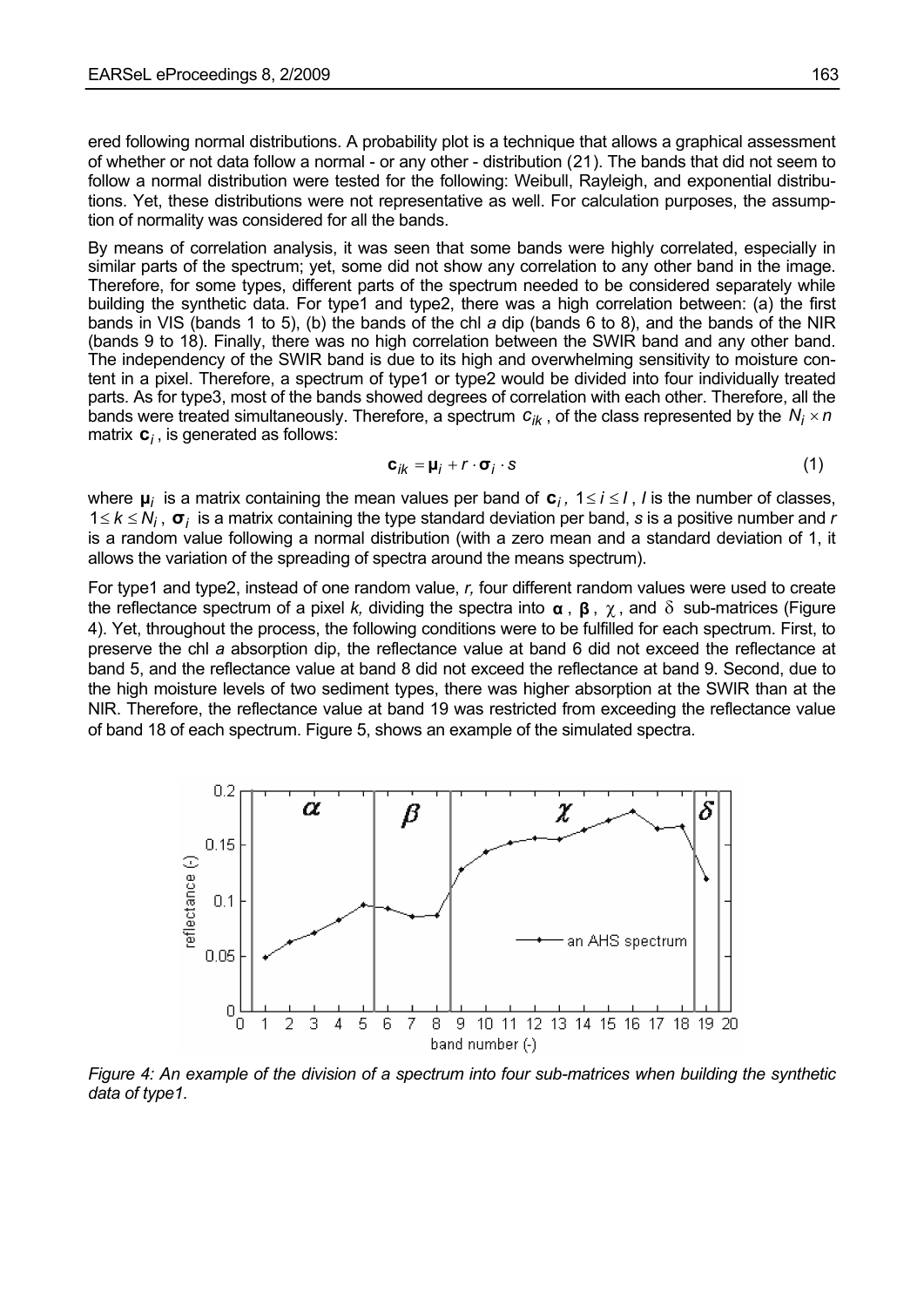

*Figure 5: An example of two spectra built by the synthetic data for type1 with s=*2*.* 

#### **Unsupervised classification techniques**

The first step in unsupervised classification is finding structure in a collection of unlabeled data, or clustering. Clustering partitions an  $N \times n$  data set **X** into a defined number of clusters  $I'$ . In this analysis, is the studied image or dataset; *N* is the number of pixels, *n* is the spectral dimensionality (number **X** of bands or channels),  $I'$  is a defined number of clusters to be produced from the data, and  $C'$  are the resulting clusters where  $i \in [1, l']$ . The three clustering techniques used for this study entail various properties, capabilities, and limitations, mainly based on the concept of dissimilarity or distance measures ( [6\)](#page-1-0). The notion of distance measures between data points is an essential aspect of clustering as it determines the shape of clusters. These measures or norms are of various forms. One of the basic and popular forms of distance norms is:

$$
\mathbf{d}_{M(\mathbf{C'}_{ik})} = \left( (\mathbf{C'}_{ik} - v_i)^T \mathbf{A} (\mathbf{C'}_{ik} - v_i) \right)
$$
 (2)

 $v_i$  represents the cluster centres,  $i \in [1, l']$ ,  $k \in [1, N'$ , is the number of pixels in cluster *i*, and **A** is a positive symmetric definite matrix referred to as the norm-inducing matrix. Two popular distance norms can be used in the clustering techniques and are introduced by the matrix  $\bm{A}$ . The Euclidean distance results when A is an identity matrix. This Euclidean distance measure is popular as it represents real physical distances between the variables. When **A** is the inverse of the covariance matrix of **X**, the Mahalanobis distance is resulted. This distance measure is commonly used for clustering as it takes correlations between different bands into account ( [22](#page-20-0)).

<span id="page-6-0"></span>When fixed distance norms (non-adaptive) are used for finding clusters, i.e. A is the same for all the clusters, limitations arise as the techniques then impose defined geometrical structures. For example, the Euclidean norm-based methods would only be able to find *(hyper)*spherical clusters while the Mahalanobis norm-based methods would only find *(hyper)*ellipsoidal clusters. Even if those shapes of clusters are not present in the dataset at all, a fixed distance norm will only give those outcomes. Yet, when an adaptive norm is used, i.e. a different and suitable **A** for each cluster, more freedom in cluster geometry is possible [\(22\)](#page-6-0).

The three clustering techniques chosen, *k*-means, GK and MG, were selected as they are of different specifications and types of clustering. *K*-means is a popular and simple technique with a non-adaptive distance norm, GK is a popular technique with an adaptive distance norm, and MG is a more sophisticated technique with an adaptive distance norm.

The first clustering technique considered was the hard clustering *k*-means. Exclusive or hard clustering techniques are the simplest of all the clustering methods. This makes them popular though their results may not always be reliable. *K*-means is one of those techniques, and it allocates each pixel to a cluster minimizing the within-cluster sum of squares (Euclidean distance). With the user defining the number of clusters, the algorithm randomly guesses the location of cluster centres (seed point). Then, data sets are grouped according to pixel location with respect to those centres. When the first clusters are formed, each centre finds the centroid of the points it owns and refers to it. These centroids would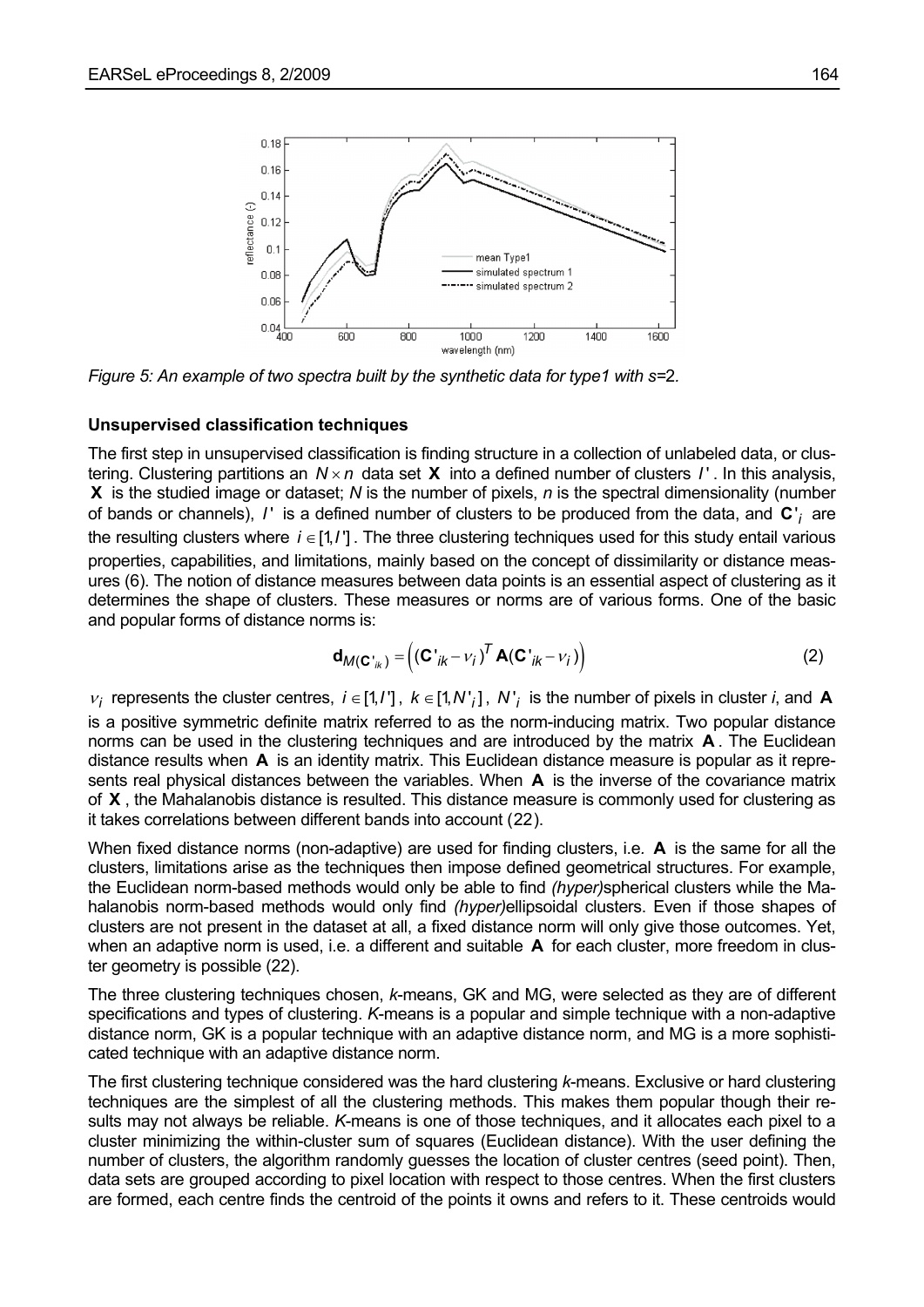then become the cluster centres and the procedure is repeated until the within-cluster sum of squares is minimized ([6\)](#page-1-0). From experience with *k*-means, it was seen that its performance was quite dependent on its initialization i.e. the selection of its seed points. Therefore, the algorithm was executed several times with random initialization and then the relatively "best" results were chosen. For the classification of the synthetic data, a partition index (SC) was utilized to select the run with the best partitioning, where the lowest value of SC showed the best clustering. SC describes the compactness and separability of clusters ([23](#page-20-0)). A random selection of seed points is used to initialize the clustering, and the calculation stops when there is no more change in the cluster means*.* This hard clustering was based on the "Fuzzy Clustering and Data Analysis Toolbox" [\(23\)](#page-7-0).

<span id="page-7-0"></span>The second clustering technique considered was the Gustafson-Kessel algorithm, an example of overlapping clustering. Overlapping, soft, or fuzzy partition is a generalization of hard partitioning. The notion of fuzzy clustering actually refers to the fact that each pixel can belong to more than one cluster yet in a different degree of belonging, i.e. a value from 0 to 1 ([24](#page-20-0)). For this study, each pixel was referred to the cluster with the highest degree of belonging. The Gustafson-Kessel algorithm (GK) detects clusters of different geometrical shapes in one data set by employing an adaptive Mahalanobis distance norm between a pixel and the cluster means ([25](#page-20-0),[26](#page-20-0)). Random selection of seed points is used for initializing the clustering and the calculation stops when there was no change in the cluster means. Similarly to *k*-means, the algorithm was executed several times and the partition index, SC, was used to select the run with the best partitioning. This overlapping clustering is based on the "Fuzzy Clustering and Data Analysis Toolbox" ([23](#page-7-0)).

<span id="page-7-1"></span>The third clustering technique is the mixture of Gaussians (probabilistic clustering). The mixture of Gaussians (MG) is model-based where it is constituted of models suitable for describing each cluster. It attempts to optimize the fit between the data and the models. Clusters are considered as various Gaussian distributions centred according to their covariance structure ([27](#page-20-0)). This type of data description by Gaussian distributions for clustering purposes was performed by means of the Mixture Modelling software, MIXMOD ([28](#page-20-0)). To find the mixture components, the expectation-maximization algorithm (EM) was utilized to find the mixture components, where EM is a popular tool used to derive maximum likelihood estimates in mixture models ([29](#page-20-0)). Depending on the parameterization of  $A$ , MIXMOD includes 28 Gaussian models that allow fixing cluster properties in various combinations ( [30](#page-20-0)). In order to choose the most descriptive of those models for the data, the Bayesian Information Criterion (BIC) was used. It is a commonly used criterion to compare models with different parameterization and/or components, since it effectively describes the data without the use of too many parameters ([31](#page-20-0)). Therefore, a BIC value was calculated for each model under consideration, and the model with the smallest BIC value was chosen as the most suitable. Seed points were selected randomly to initialize the clustering. The calculation was stopped using a threshold of  $10^{-4}$  for the relative change of the likelihood criterion.

## **Labelling clusters**

Unsupervised classification techniques were applied on the synthetic data sets resulting in clusters without any reference labels. The process of labelling the resulting clusters can be straightforward if the clustering techniques resulted in high-quality classification, that is if all the pixels of each class were grouped in exclusive clusters, each having the label of its corresponding class. In many cases, the clustering might not be of high accuracy. Therefore the cluster that contained the spectra with the closest distance to a class mean was labelled according to that class.

## **Accuracy assessment**

Since "a classification is not complete until its accuracy is assessed" [\(9](#page-3-0)), two associated measures of accuracy based on confusion matrices were used in this study: the percentage of correct classification of pixels followed by the kappa  $(k)$  statistic. Kappa statistic was used to measure the difference between the clustering accuracy and the chance agreement between the classes and the clusters. The comparison between the synthetic sediment classes as the reference data on one hand and the "corresponding" resulting clusters on the other hand indicated the accuracy of the classification. From a confusion matrix, with rows containing the resulting clusters, and columns containing the classes of the synthetic data, the kappa ( $\kappa$ ) statistic was calculated. When working with  $\kappa$ , the number of classes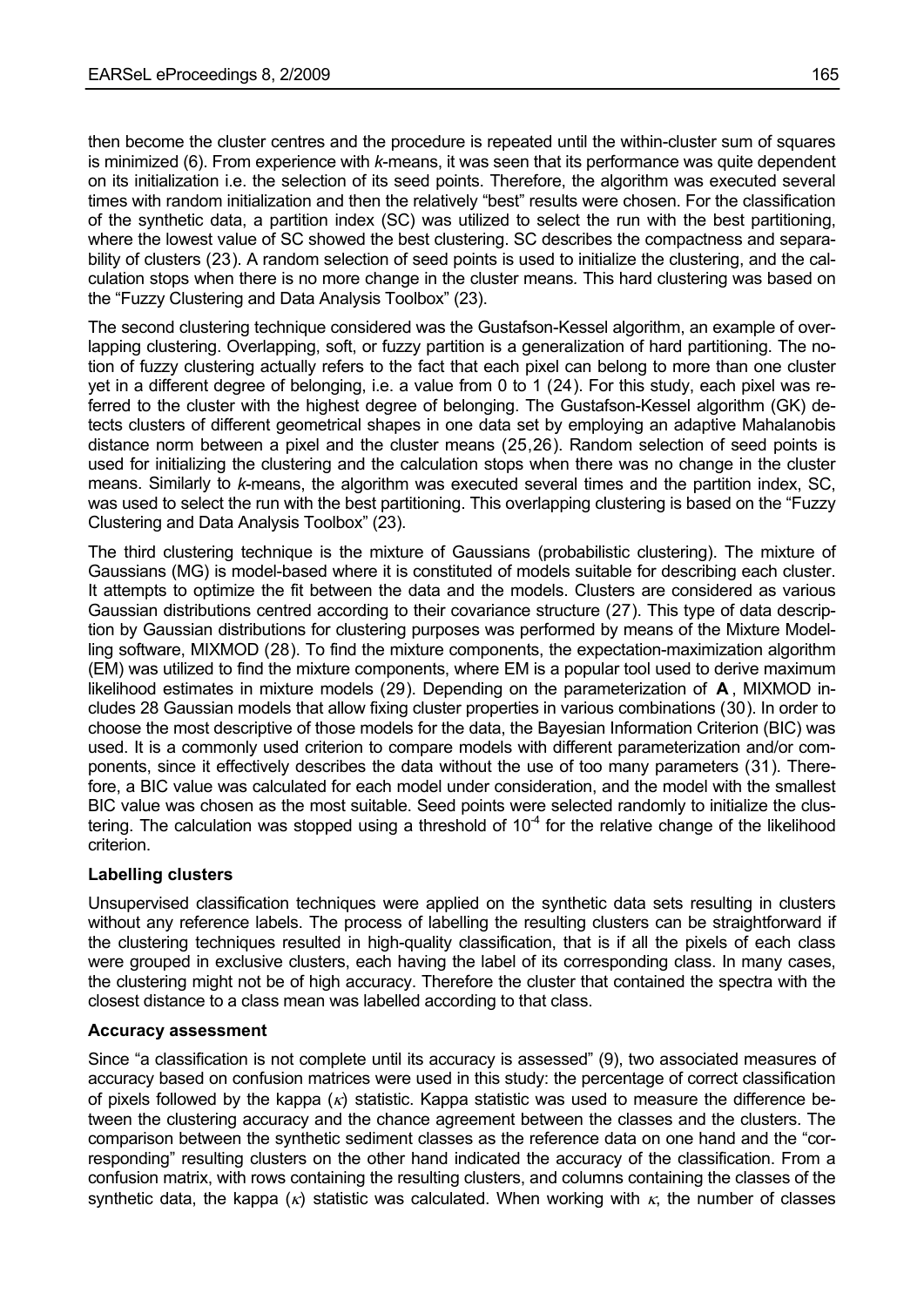should be equal to the number of clusters, resulting in a value between 0 and 1 for each classification, where 0 indicates that the clustering is no better than grouping the data by chance. However, the closer  $\kappa$  was to 1, the better the classification results are:

$$
\kappa = \frac{N \sum_{i=1}^{I} y_{ii'} - \sum_{i=1}^{I} (y_i, y_{i'})}{N^2 - \sum_{i=1}^{I} (y_i, y_{i'})}
$$
(3)

where *I* is the number of classes or clusters,  $1 \le i \le I$ , N is the total number of pixels in the synthetic dataset classified, *i* ' refers to the cluster corresponding to class *i*,  $y_{ij}$  is the number of observations in row *i* and column *i* in the confusion matrix,  $y_i$  is the number of observations in row *i* in the confusion matrix, and  $y_i$  is the number of observations in column *i* ' in the confusion matrix.

#### **Dimensionality reduction**

When dealing with supervised classification, supervised and unsupervised, the issue of dimensionality reduction is essential. Even though hyperspectral data is useful for sediment characterization, its many contiguous bands carry too much redundancy in information. Dimensionality reduction reduces high dimensional data sets into a lower dimensional space while preserving the useful structure of the original data. It assumes that data points entail a certain structure in their locations. However, this does not necessarily indicate that hyperspectral data are not required for sediment characterization and can be replaced by multispectral data. An investigation regarding spectral resolutions and the effect of using fewer and broader bands could tackle this issue, but this was not in the scope of this paper.

Several studies showed that the dimensionality of data can be a critical factor for image classification. Each band in an image is a dimension, and when a successful reduction of the number of dimensions is performed, computational efficiency and classification accuracy can increase (e.g., [5,](#page-0-0)[32](#page-21-0),[33](#page-21-0)). To reduce the number of bands or dimensions in imagery, several methods exist. The most popular techniques are of two groups: feature extraction and feature selection.

Feature extraction involves the transformation of the original dimensions into a new set of features. There are several popular and powerful feature extraction techniques ([34](#page-21-0),[35](#page-21-0)). The drawback of this type of feature reduction for this study is that it transforms the data to "non-real" systems. Although in some cases the original features that contributed most to this transformation can be identified, the specific features that gave the most contribution to the transformation are unknown. Therefore, the bands that are the most informative about the data are not directly known.

Feature selection refers to the selection of a subset of relevant dimensions for a stable and robust representation of a dataset (e.g. [36](#page-21-0),[37](#page-21-0)). Feature selection not only improves computational efficiency but can also improve classification accuracy due to the removal of non-useful information, leading to a stable representation ([38](#page-21-0),[39](#page-21-0)). Most of feature selection methodologies are in the context of supervised classification due to the issues of the unknown number of clusters in unsupervised classification and the difficulty in assessing the benefit or loss of information when specific features are selected. The AHS image of the IJzermonding was classified in a supervised manner with feature selection based on the methodology used for the classification of an intertidal flat in the Westerschelde estuary in the Netherlands [\(5](#page-0-0)). This supervised feature selection triggered an investigation of the effect of simple selection techniques on the unsupervised classification accuracy.

In this paper, experiments were carried out to investigate the effect of simple feature selections that involve bands from major parts of the spectrum. In most multispectral data used for sediment classification, the few bands available are a combination of all or some bands of the following parts of the spectrum: blue (~400 nm – ~500 nm), green (~500 nm – ~600 nm), red (~600 nm – ~700 nm), NIR  $(-700$ nm  $-$  ~1 400 nm) and SWIR  $(-1 400$  nm  $-$ 3 000 nm). Therefore, it was essential to test, using the synthetic data based on the AHS image, the effect of choosing these specific bands on the classification accuracy.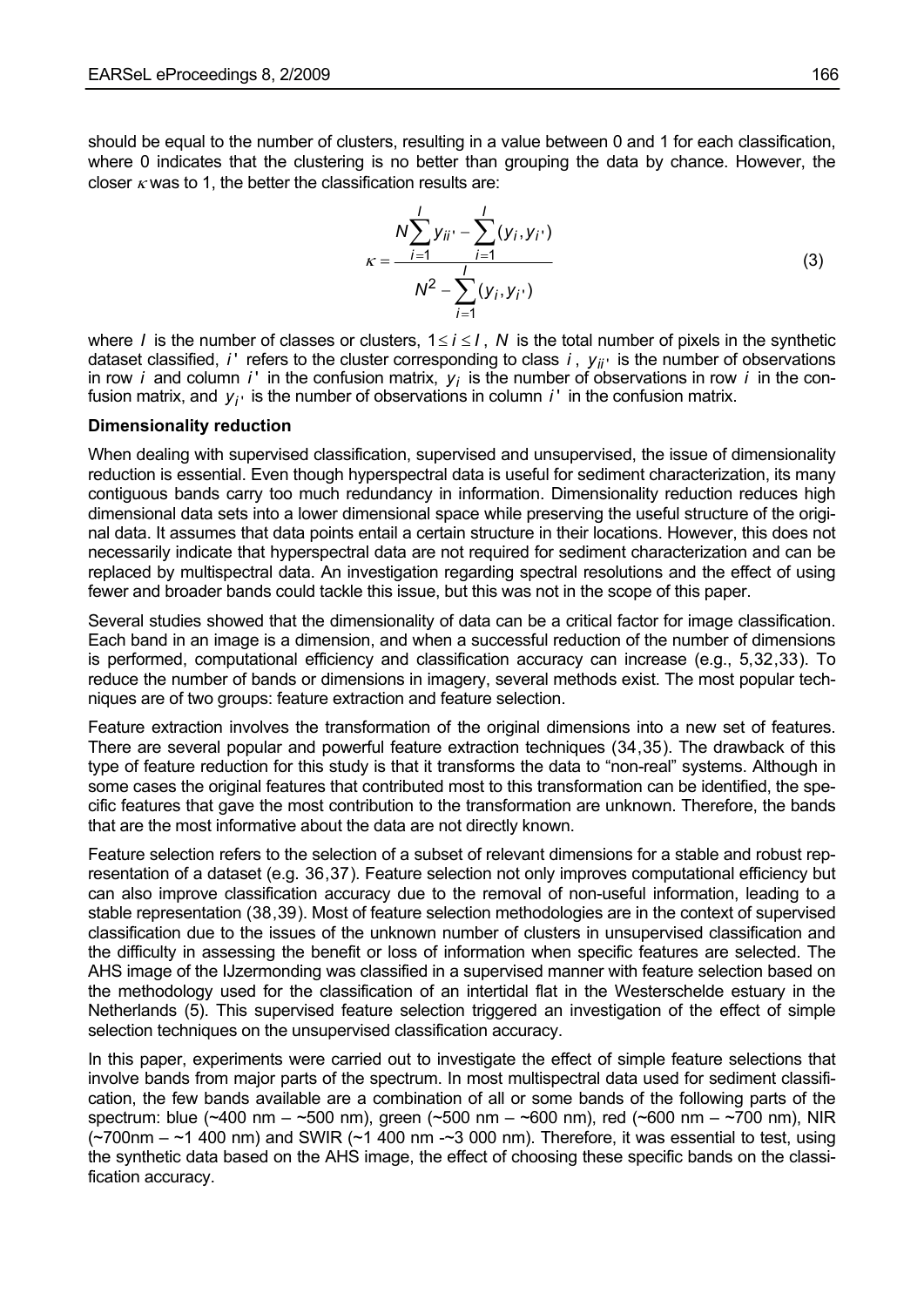#### **The number of clusters**

One of the basic steps of cluster analysis is to specify the number of clusters that the data is to be grouped into. Yet, this is not a simple task. There exist several estimation methods that investigate the number of clusters in a data set ([6\)](#page-1-0). These are quantitative measures that enable the evaluation of the clustering results. This is referred to as the "validation" of clusters. There are different approaches to clustering validity. The approach considered in this paper is based on "relative criteria". This leads to an evaluation of a certain clustering structure by comparing it to other clustering schemes of the same data but with different number of clusters ([40](#page-21-0)). The aspects taken into account for this comparison are compactness and separation. Compactness refers to the relationship between data within each cluster. For a better clustering, the data should be as close to each other as possible. Separation, describes the inter-class variability between the clusters, where for better clustering, the separation of clusters should be high. Therefore, a good clustering is represented by compacted and separate clusters.

<span id="page-9-0"></span>For *k*-means and GK, three validity measures were used simultaneously to give a suitable overview of the best number of clusters. The first two measures were the partition index (SC) utilized earlier and the separation index (S). They represent the ratio of the sum of compactness and separation of the clusters [\(23](#page-7-0),[41](#page-21-0)). The third measure was the Xie and Beni's Index (XB), a robust and stable measure that measures the compactness and separation of the clusters ([42](#page-21-0)) where the compactness of a cluster is defined as the distance between each sample to the cluster centre (weighted by its membership value in case of fuzzy clustering). The separation of partitions is defined as the minimum distance between class centres [\(41](#page-9-0)). As the three measures are minimized, the better is the choice of the number of clusters [\(23\)](#page-7-0). In case of no correspondence between the three measures, the results of SC and S are considered more useful.

For MG, the normalized entropy criterion (NEC) was used to determine the well separated clusters. It measures the ability of a mixture model to provide well-separated clusters. It is derived from a relation showing the differences between the maximum likelihood approach and the classification maximum likelihood approach to the mixture problem ([43](#page-21-0),[44](#page-21-0)). A minimization of the NEC would refer to a suitable number of clusters.

## **EXPERIMENTS AND RESULTS**

#### **Intra-class variability**

#### *Experiments*

Variability in a dataset can be represented by overall, inter-class, and intra-class variability. Intra-class variability affects the separability of clusters in a dataset and is therefore essential in classification procedures [\(9](#page-3-0)). It is expected that an increase in intra-class variability could lead to a decrease in classification accuracy. Therefore, in order to determine the applicability of the techniques to intertidal sediment characterization, intra-class variability was altered by the standard deviation used to build the classes of synthetic data or by modifying the number of pixels per class.

The first experiment carried out aimed to investigate the effect of changing the variability in the data on the clustering techniques. This was applied by varying the standard deviations used to build each class. A standard deviation would be  $s \times \sigma_j$ , where 1≤ *i* ≤ *l*, 0 ≤ *s* ≤ 5, and  $\sigma_j$  is the standard deviacombinations were built accordingly. The analysis was limited to  $s \leq 5$  as higher standard deviations tion used to build **C***<sup>i</sup>* . Synthetic datasets with different class standard deviations and different class resulted in spectra that were much beyond the spectral responses in the AHS image. When a dataset was a combination of type1, type2, and type3, it, therefore, contained three classes of the three sediment types. For these experiments, the classes contained the same number of pixels,  $N_i = 500$ , 1≤*i* ≤*I* with a varying standard deviation. Each of the datasets was then clustered into three clusters. Similarly, data with two-class combinations were built with  $N_i = 500$  and  $I = I' = 2$  with different standard deviations.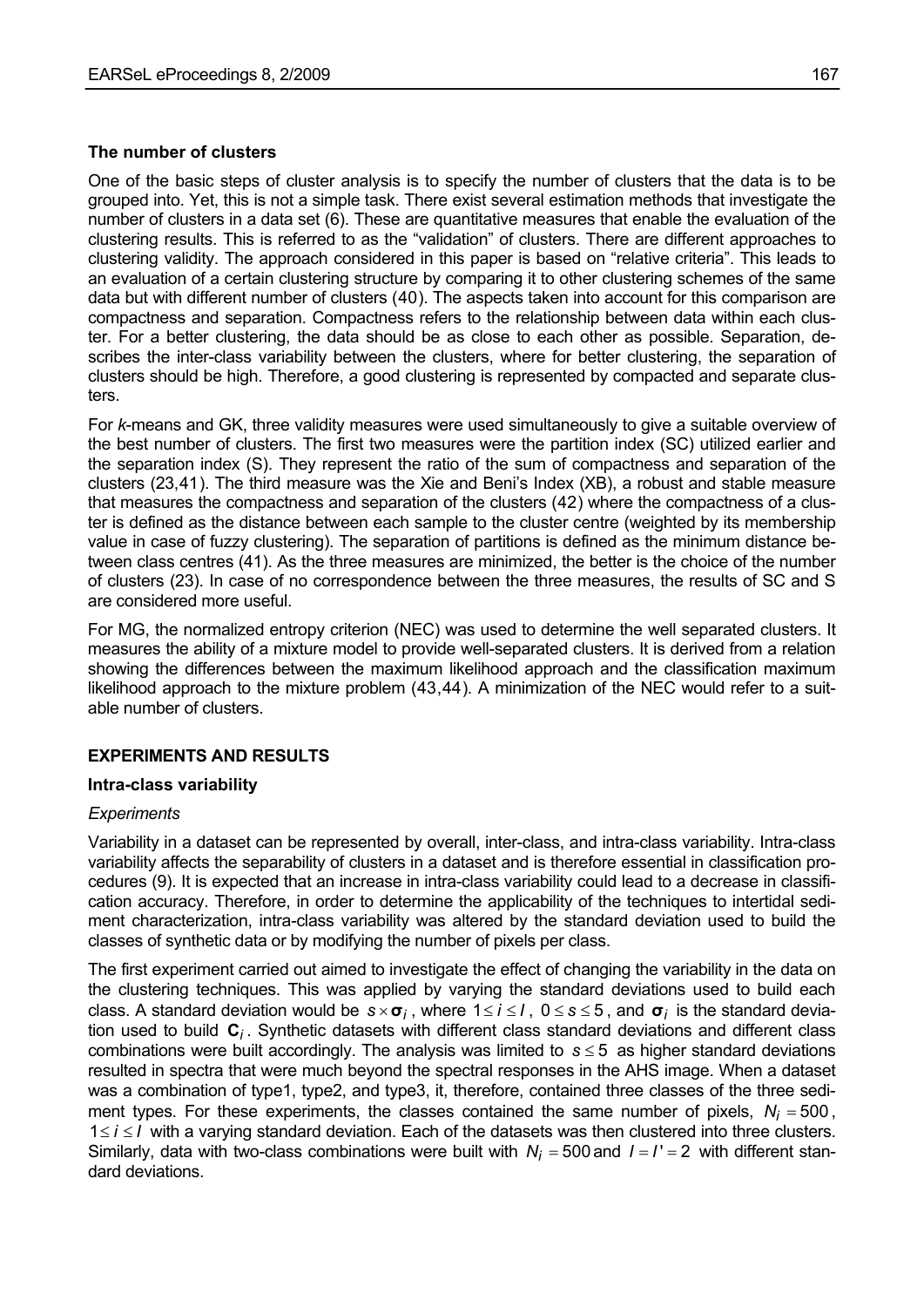The second experiment aimed at investigating the effect of relative cluster volumes in the data. Intraclass variability, controlled by the number of pixels per class, gives the volume property of clusters. The synthetic datasets were built in the following manner. First, two sediment types were used to build two classes,  $C_1$  and  $C_2$ , with an equal number of pixels,  $N_1 = N_2 = 500$ , and  $s = 1$ . While the number of pixels of the first class  $(N_1)$  was fixed to 500 pixels, the number of pixels in the other  $(N_2)$  varied in steps of 100 pixels. The data were then clustered**.** 

#### *Results and discussion*

The three investigated unsupervised classification techniques were mostly successful in distinguishing between the different sediment types. However, the performance of each technique differed with changing intra-class variability as well as the sediment types being classified. When investigating the effect of intra-class variability by changing the standard deviation, the three techniques resulted in the accuracy values shown in Figure 6.



*Figure 6: Kappa accuracy with respect to standard deviation of (a) the three types (b) type1 and type2 (c) type2 and type3 (d) type1 and type3.* 

The following could be distinguished among the techniques:

- (a) *k*-means showed the expected behaviour of decrease in accuracy as intra-class variability increased
- (b) GK showed a poor performance when the intra-class variability was too low. When the standard deviation was higher than two times **σ***<sup>i</sup>* , GK was able to classify the three types with high accuracy. A possible reason for this behaviour is that GK utilizes the Mahalanobis distance, and this requires the inversion of the covariance matrix. Besides the fact that most of the consecutive bands (columns of the data matrix) are highly correlated, the data was also highly correlated when low intra-class variability was involved. A result of this alignment is a covariance matrix whose inverse was either difficult or impossible to calculate. This might lead to low accuracy in classification by GK when low intra-class variability was involved
- (c) MG resulted in a stable high classification accuracy of the spectra throughout the range of standard deviations considered. Therefore, despite the fact that the three techniques were suitable for sediment classification, MG was revealed to be the most accurate of all and the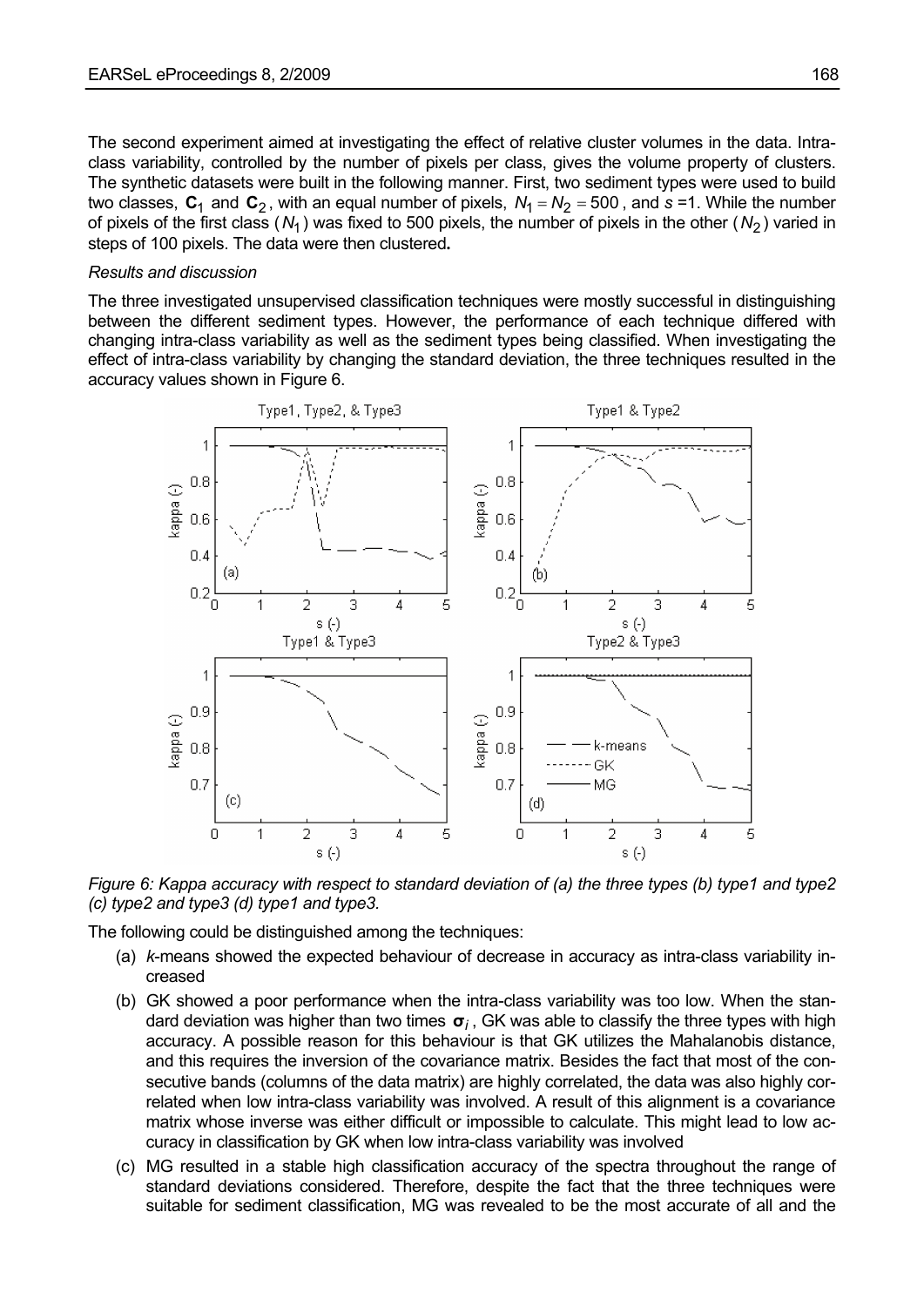least sensitive to the underlying standard deviation used to build the spectral classes (Figure 6.a).

For more detail, the classification accuracies with respect to different pairwise class combinations were compared, and the following could be deduced:

- (a) MG has the best performance in all cases in the range of  $0 < s \le 5$  (Figure 6 b.c.d)
- (b) GK resulted in high classification accuracy when handling type1 and type3, and type2 and type3  $(*k* > 0.9)$
- (c) and k-means was highly sensitive to class standard deviations (Figure 6.b,c,d).

Therefore, an unsupervised classification method that would best distinguish the three sediment types with high accuracy for all through the range of standard deviations was revealed to be the MG technique.



*Figure 7: Kappa accuracy of the different techniques as one class contained 500 fixed pixels and the other varied in volume.* 

The second experiment aimed at investigating the dependency of the techniques on relative class/cluster volume. The results can be summarized as follows (Figure 7):

- a) there was no major reduction in the classification quality of k-means as the relative class/cluster volumes varied
- b) the performance of GK was more affected by the relative cluster volume, especially between type2 and type3; and
- c) MG still resulted in high classification accuracy throughout the experiment.

Figure 6 shows the results in pairs as one cluster was set to 500 pixels while the other cluster varied in volume. GK showed the lowest classification accuracy of the three techniques. When discriminating between type1 and type2, GK classification accuracy was already low (kappa=0.6) when dealing with the same cluster volume. With increasing difference in cluster volume, the classification accuracy did not decrease further. Yet, for discriminating between type1 and type3 or type2 and type3, the classification accuracy of GK decreased dramatically. This can be due to the fact that in some cases, GK requires prior information of the shape and volume of each cluster ([45](#page-21-0)). Else, it can detect only the classes with the same volume. Therefore, this might be a reason for this lower classification accuracy.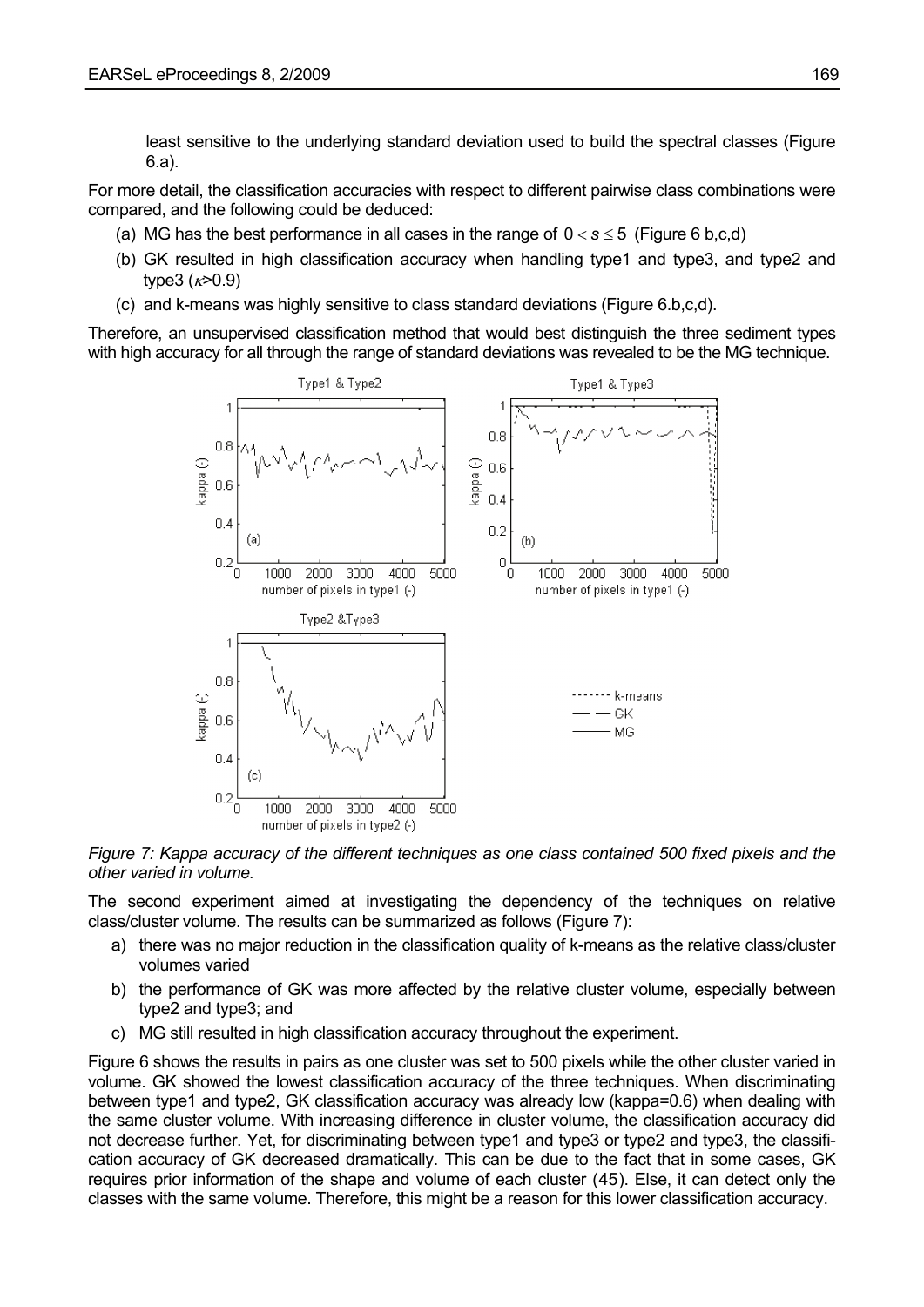## **Feature selection**

### *Based on training data*

A successful classification of intertidal sediments by means of the sequential floating forward selection algorithm (SFFS) to perform the feature selection and the linear discriminant analysis (LDA) for classification was successfully carried out on an intertidal flat on the Westerschlede [\(5\)](#page-0-0). This procedure was applied on the AHS image and the bands selected for the classification of each individual sediment property are listed in Table 2.

## *Table 2: list of bands selected and used for the supervised classification*

|                       | Selected bands used in supervised classification (central wavelength) |  |  |  |
|-----------------------|-----------------------------------------------------------------------|--|--|--|
| Moisture content      | 455 nm (band 1), 513 nm (band 3), 918 nm (band 16), 1622 nm (band 19) |  |  |  |
| Chlorophyll a content | 689 nm (band 8), 718 nm (band 9), 774 nm (band 11)                    |  |  |  |
| Mud content           | 689 nm (band8), 833 nm (band 13), 1004 nm (band 18)                   |  |  |  |

Synthetic datasets were built where each set contained three classes of the three sediment types, the same number of pixels  $N_i = 500$ , the same number of bands ( $n = 19$  bands), and a specific standard deviation. From these datasets, new datasets were formed by selecting the bands specified in Table 2 for each individual property. Then, each of the datasets was classified into three classes.

### *Based on four band selection*

Adjacent bands in the AHS image are, as in hyperspectral imagery in general, highly correlated. Therefore, this experiment aimed at testing the effect of selecting a few bands from major parts of the spectrum (blue, green, red, NIR, and SWIR) on the clustering accuracy.

The synthetic datasets for this experiment were built with  $I = I' = 3$ ,  $N_i = 500$ ,  $n = 19$ , and  $0 < s \le 5$ . From these datasets, new sets were formed by selecting all the possible combinations of bands such that one band was selected randomly from each of the blue, green, and NIR parts of the spectrum. Therefore, each of these datasets contained four bands. Finally, the whole procedure is repeated with the SWIR band added to each of the four band combinations.

## *Based on five band selection*

This band selection is based on the previous "four band selection" , yet in the band selection, the chl a absorption dip, with its lowest point around band 8 and bounded by band 5 and band 9 (Figure 3), was also taken into account**.** 

The synthetic datasets for this experiment were built with  $I = I' = 3$ ,  $N_i = 500$ ,  $n = 19$ , and  $0 < s \le 5$ . From these datasets, new sets were formed by selecting all the possible combinations of bands such that: one band is selected randomly from each of the blue, green, and NIR parts of the spectrum. To represent the chl *a* dip, two specific fixed bands were selected: band 8 and band 5. There was no need to fix band 9, the other bound of the chl *a* dip, since a random NIR band was chosen instead. Therefore, each of these images contained five bands. Finally, the whole procedure is repeated with the SWIR band added to each of the five bands.

## *Results and discussion*

The classification accuracy of the clustering techniques that resulted from using the bands selected by the SFFS (Table 2) is shown in Figure 8. This figure shows a comparison between the accuracy resulting from using these selected bands and using all the 19 bands of the AHS image. K-means did not result in a better classification when using the bands selected by the SFFS than using all original bands. On the other hand, the accuracy of GK increased considerably, and MG remained consistent with high accuracy but slightly lower kappa values when the MC bands were used.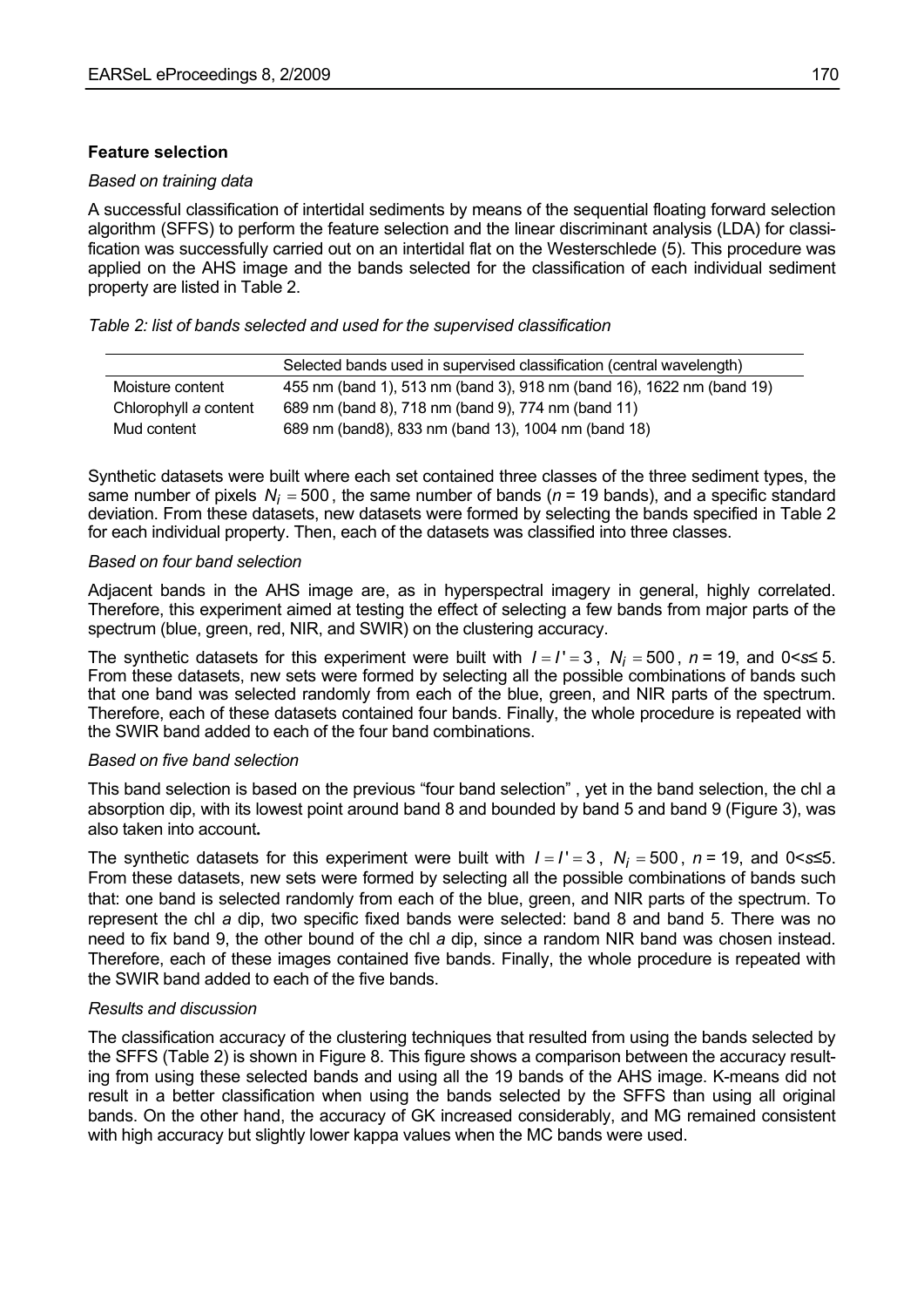

*Figure 8: Kappa accuracy for (a) k-means, (b) GK and (c) MG using the bands selected by the SFFS.* 

Table 3 shows an overview of the resulting classification accuracy of each of the techniques with the two different feature selection methodologies, as the standard deviation, *s* ×**σ***<sup>i</sup>* , increases. Since there were various combinations of bands taken into account for each case of feature selection, the table shows the minimum (min), maximum (max), and mean values obtained for each feature selection. These results show that, generally, simple feature selections from the VIS and NIR (VNIR) or VNIR + SWIR can be successfully used with the three clustering techniques to classify the sediments. This is due to the fact that these selections resulted in classification accuracies comparable to using all the bands of the AHS image. In some cases, the classification accuracy was even improved. Table 4 shows the results of using all the bands at the specific values of standard deviations represented by *s*. The performance of k-means can be summarized as follows: (a) the use of these fewer band combinations resulted in similar results to using all the bands. (b) In all band combinations, a decrease in classification accuracy was noted as intra-class variability increased. The performance of GK was generally better when fewer bands were considered. When the SWIR band was used, the classification accuracy was highest. Finally, MG could still characterize the three types with very high accuracy. The least accuracy of MG was mainly noted when the four band selection was used at high *s* values.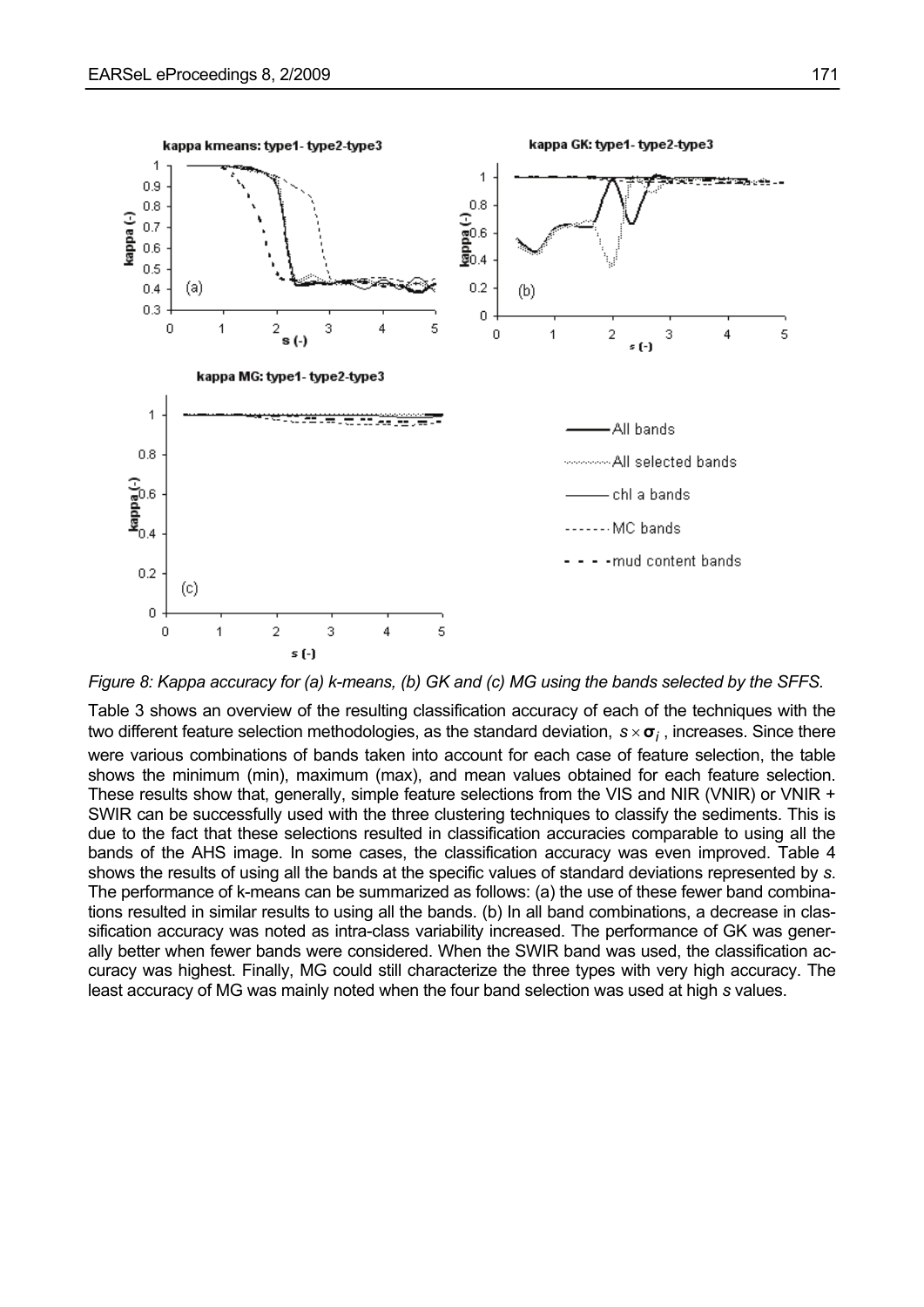|        |                       | standard deviation used to build the data (represented by s) |      |      |                |              |      |      |      |          |      |      |          |      |      |       |
|--------|-----------------------|--------------------------------------------------------------|------|------|----------------|--------------|------|------|------|----------|------|------|----------|------|------|-------|
| kappa  | <b>features</b>       |                                                              | 1    |      | $\overline{2}$ |              | 3    |      | 4    |          |      | 5    |          |      |      |       |
|        |                       | min                                                          | max  | mean | min            | max          | mean | min  |      | max mean | min  |      | max mean | min  | max  | Imean |
|        | 4 bands               | 0.99                                                         | 1    | 0.99 | 0.86           | 0.92         | 0.9  | 0.46 | 0.47 | 0.46     | 0.42 | 0.43 | 0.43     | 0.41 | 0.42 | 0.41  |
| k-     | 4 bands<br>+ SWIR     | 0.99                                                         | 1    | 0.99 | 0.94           | 0.97         | 0.96 | 0.45 | 0.47 | 0.46     | 0.65 | 0.66 | 0.66     | 0.42 | 0.43 | 0.42  |
| lmeans | 5 bands               | 0.99                                                         | 0.99 | 0.99 | 0.88           | 0.92         | 0.9  | 0.46 | 0.46 | 0.46     | 0.44 | 0.44 | 0.44     | 0.42 | 0.43 | 0.43  |
|        | 5 bands<br>+ SWIR     | 1                                                            | 1    | 1    | 0.95           | 0.96         | 0.95 | 0.43 | 0.43 | 0.43     | 0.41 | 0.43 | 0.42     | 0.41 | 0.41 | 0.41  |
|        | 4 bands               | 1                                                            | 1    | 1    | 0.95           | $\mathbf{1}$ | 0.99 | 0.94 | 1    | 0.99     | 0.94 | 1    | 0.98     | 0.92 | 1    | 0.98  |
| GK     | 4 bands<br>+ SWIR     | 1                                                            | 1    | 1    | 0.98           | 1            | 1    | 0.96 | 1    | 0.99     | 1    | 1    | 1        | 0.94 | 1    | 0.98  |
|        | 5 bands               | 0.45                                                         | 1    | 0.95 | 1              | 1            | 1    | 0.73 | 1    | 1        | 1    | 1    | 1        | 1    | 1    | 1     |
|        | 5<br>bandsl<br>+ SWIR | 1                                                            | 1    | 1    | 1              | 1            | 1    | 1    | 1    | 1        | 1    | 1    | 1        | 1    | 1    | 1     |
|        | 4 bands               | 1                                                            | 1    | 1    | 1              | 1            | 1    | 0.61 | 1    | 0.99     | 0.93 | 1    | 0.98     | 0.57 | 1    | 0.97  |
| MG     | 4 bands<br>+ SWIR     | 1                                                            | 1    | 1    | 0.98           | 1            | 1    | 0.95 | 1    | 0.99     | 1    | 1    | 1        | 0.6  | 1    | 0.98  |
|        | 5 bands               | 1                                                            | 1    | 1    | 1              | 1            | 1    | 1    | 1    | 1        | 1    | 1    | 1        | 1    | 1    | 1     |
|        | bandsl<br>5<br>+ SWIR | 1                                                            | 1    | 1    | 1              | 1            | 1    | 1    | 1    | 1        | 1    | 1    | 1        | 1    | 1    | 1     |

## *Table 3: An overview of the classification of the three techniques with feature selection*

*Table 4: Classification results using all the AHS bands.* 

| Kappa     | standard deviation (represented by s) |      |      |      |      |  |  |  |  |
|-----------|---------------------------------------|------|------|------|------|--|--|--|--|
|           |                                       |      |      |      |      |  |  |  |  |
| k-means   |                                       | 0.95 | 0.45 | 0.44 | 0.41 |  |  |  |  |
| <b>GK</b> | 0.47                                  | 0.97 | 0.99 |      | 0.99 |  |  |  |  |
| <b>MG</b> |                                       |      |      |      |      |  |  |  |  |

## **Choosing the number of clusters**

The synthetic data was used to test the different validity measures to obtain estimates regarding a suitable number of clusters. When the synthetic data was used, the number of clusters found in the data was known. In the following experiment, tests were carried out to check the ability of the validity measures to retrieve the number of clusters from the data. Synthetic datasets of three classes, corresponding to the three types, were used with a standard deviation equals to 2×**σ***<sup>i</sup>* **.**

For the case of *k-*means, the three validity measures did not result in a good estimate of the number of clusters. SC was monotonically decreasing, and XB and S reached a local minimum at 5 clusters (Figure 9). For GK, the validity measures SC and S resulted in a reasonable estimate of the number of clusters, as they resulted in the minimum values at two and three clusters (Figure 10). In the case of MG, the NEC was able to retrieve that two and three clusters were suitable for partitioning the data (Figure 11), resulting in a good estimate of the number of clusters. The results of NEC were further investigated. As it resulted in more than one value for the suitable number of clusters, the smallest value was chosen, therefore, two clusters. When the datasets were partitioned into two clusters, it was seen that the spectra of type1 and type2 (the two types that are the most similar) were merged together in the first cluster, and the spectra of type3 constituted the second cluster.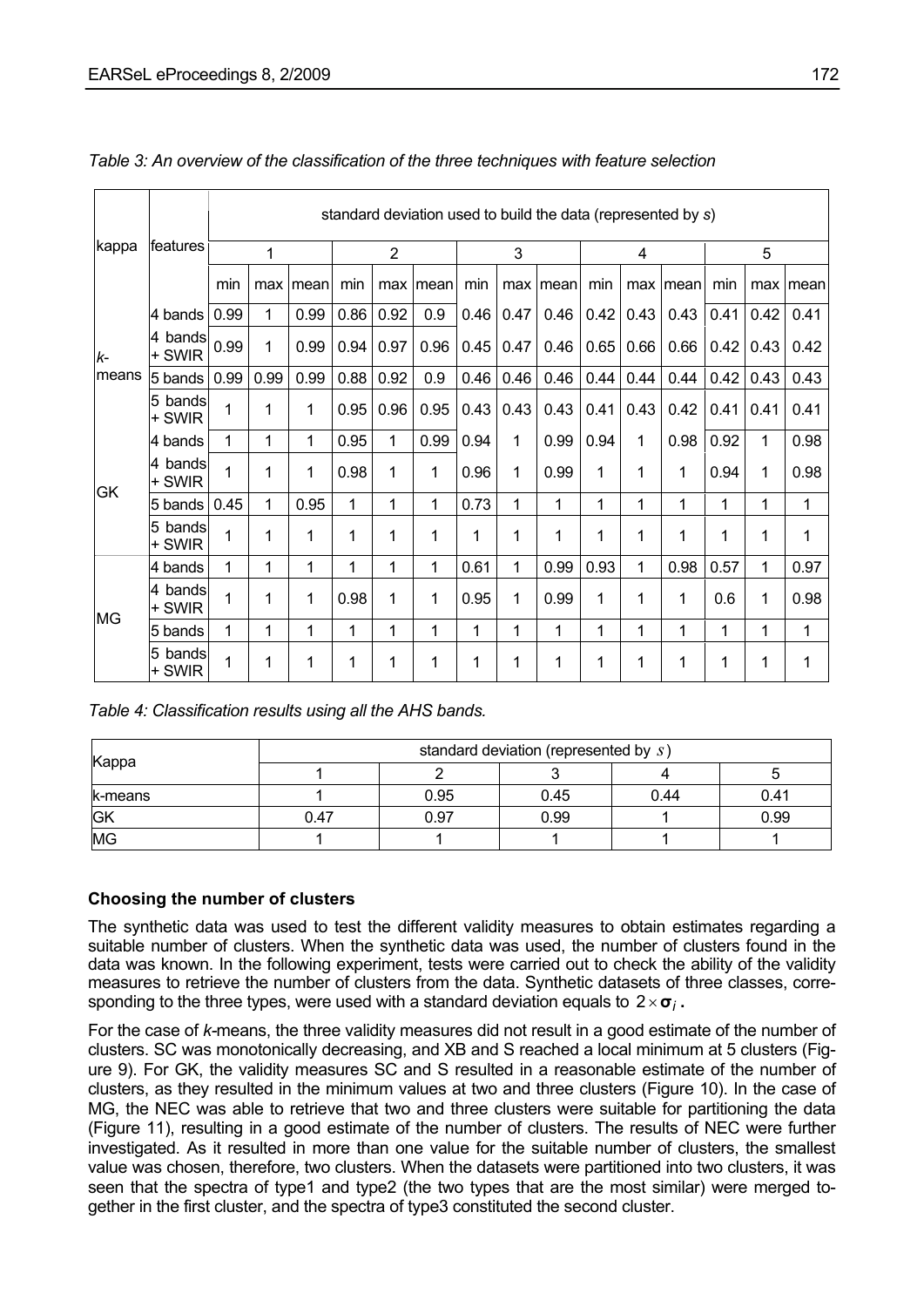

*Figure 9: Validity measures of different cluster numbers for k-means with deviation =*  $2 \times \sigma_i$ 



*Figure 10: Validity measures of different cluster numbers for GK with deviation =*  $2 \times \sigma_i$ 





#### **Applying the techniques on the real image**

#### *On real spectra of the three types*

This section is used to validate the results obtained by the synthetic data. Instead of creating an image of synthetic spectra, a synthetic image was built by means of the "real" spectra, extracted from the AHS image, as representative spectra for each type. When the images of "real" spectra were built, all the bands or selected bands (as explained in the feature selection section) were used. Table 5 shows the classification accuracy resulting from this experiment. These results are compared to the results obtained by the synthetic data at *s* = 1**.** The results are seen to be comparable to the experiments using the synthetic data. Only GK did not show similar results. This can be due to the assumption of normality considered for all the bands of the AHS image. As GK previously showed sensitivity to low intra-class variability, such a modification can trigger a large variation in the results of GK at this considered low class variability (*s* = 1).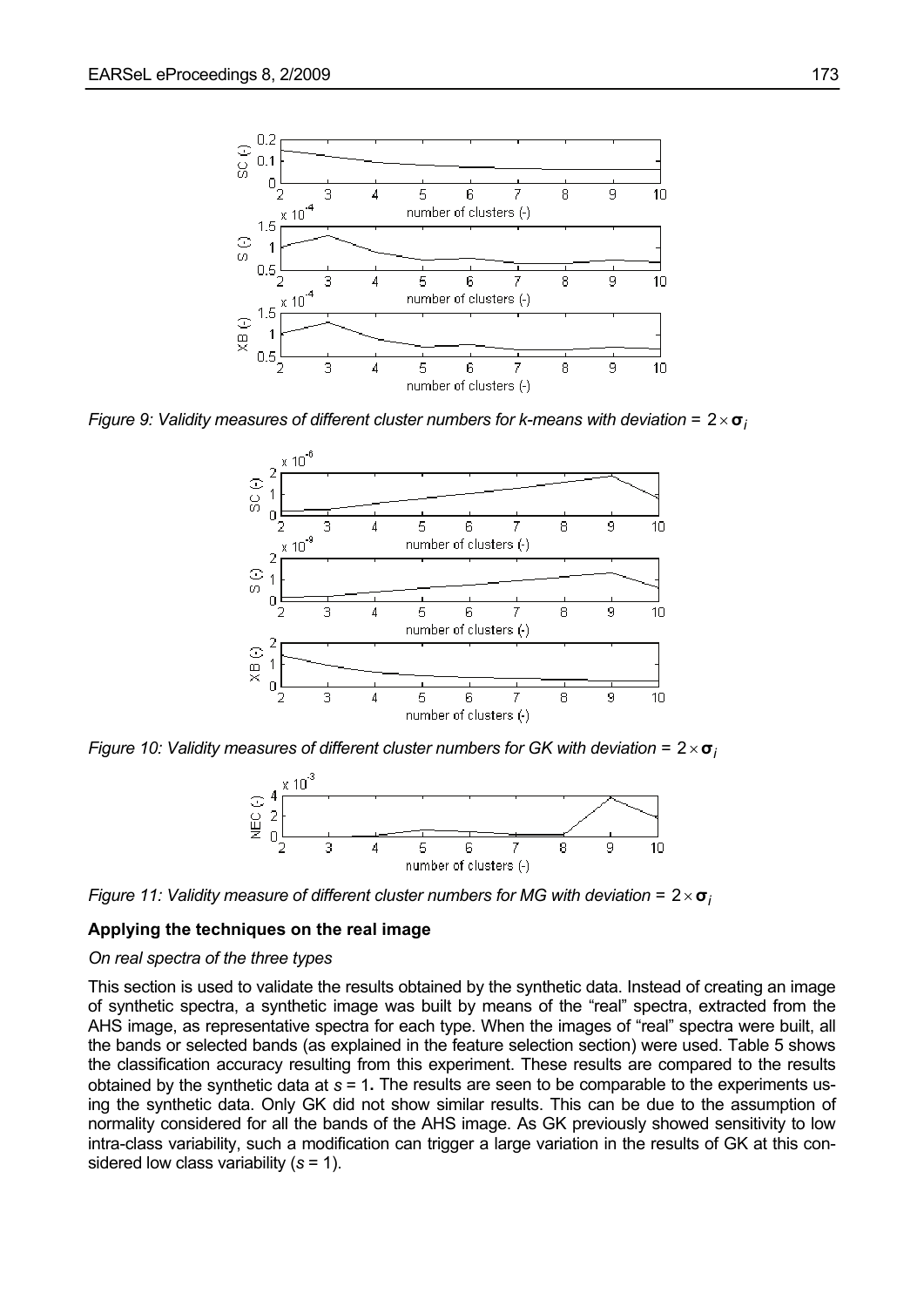| features used                      | kappa $(\kappa)$ |      |      |  |  |  |
|------------------------------------|------------------|------|------|--|--|--|
|                                    | k-means          | GK   | MG   |  |  |  |
| All bands                          |                  | >0.8 |      |  |  |  |
| 4 random bands (VNIR)              | 0.97             | 0.67 | 0.98 |  |  |  |
| 4 random bands (VNIR) + SWIR       | 0.99             | 0.68 | 0.94 |  |  |  |
| 5 bands including chl a dip        |                  | 0.69 |      |  |  |  |
| 5 bands including chl a dip + SWIR |                  | 0.78 | 0.99 |  |  |  |

*Table 5: mean classification accuracy with respect to selected features* 

### *On the whole AHS image*

The assessment of the clustering techniques showed that the mixture of Gaussians outperforms GK and *k*-means. Therefore, it was used to classify the AHS image of the IJzermonding. This illustrates how the method can be used on real imagery of intertidal flats. During the assessment of the clustering techniques, the number of clusters was known as the number of types per classes in a synthetic dataset. When clustering real data, the number of components that is best described by the data is unknown. Yet, few steps are needed in order to reach the final number of clusters.

In the first step, the number of clusters should vary between 1 and the smallest integer larger than  $N^{0.3}$ where *N* is the number of pixels in an image ([46](#page-21-0)). For that purpose, the normalized entropy criterion, tested above, was used to choose the most suitable number of clusters for the AHS image [\(28](#page-7-1)). Therefore, NEC uncovered the most suitable number of clusters *(c)*, where  $1 < c < N^{0.3}$ .

The second step was mainly the treatment of each of the resulting clusters individually as in step1. The whole procedure of steps 1 and 2 was repeated until, based on field knowledge, a decision is made to stop the clustering. This resulted in a hierarchical clustering based on the NEC criterion.

Third, after obtaining all the clusters, separability measures and field knowledge were used to group the clusters that were least separable, leading to a lower but meaningful number of clusters. The separability of the clusters was measured by means of the Jeffries-Matusita (JM) separability measure. It calculates a mean distance for each cluster to all other clusters by averaging the distance between a specific cluster and the rest of the clusters ([47,48](#page-21-0)). It was computed in a pair-wise manner - values ranged from 0 to 2.0 - and indicated how well the clusters were statistically separate. Values greater than 1.9 indicated very good separability for a pair of clusters. When the final clusters are defined, field knowledge based on field data and the mean spectrum of each partition are used to identify and label each cluster.

The AHS image was classified by MG into fourteen final clusters. The Jeffries-Matusita (JM) separability measure was calculated for each pair of clusters, and it ranged between 1.8 and 2, referring to high general separability. Using the JM values, a merging of clusters with the lowest JM values was carried out. The final JM values ranged from 1.95 to 2.0. Figure 12 and Figure 13 show the final clusters of the AHS image and spectra respectively.

The same procedure was carried out on the AHS image with six bands. The band selection was based on the previously explained simple five band feature selection from the VNIR part of the spectrum plus the SWIR band. The image was classified into sixteen final clusters. The Jeffries-Matusita (JM) separability measure was calculated for each pair of clusters, and it ranged between 1.4 and 2.0. Using the JM values, a merging of clusters with the lowest JM values was carried out. The final JM values ranged from 1.87 to 2.0. Figure 14 and Figure 15 show the final clusters of the AHS image and spectra respectively.

From field knowledge, the clustering techniques were able to reveal various essential parts of the intertidal flat, especially, the saturated muddy area. The results using all 19 bands or 6 bands resulted in similar clusters. The separability of the clusters used indicated slightly higher separability of the clusters when all the bands were used.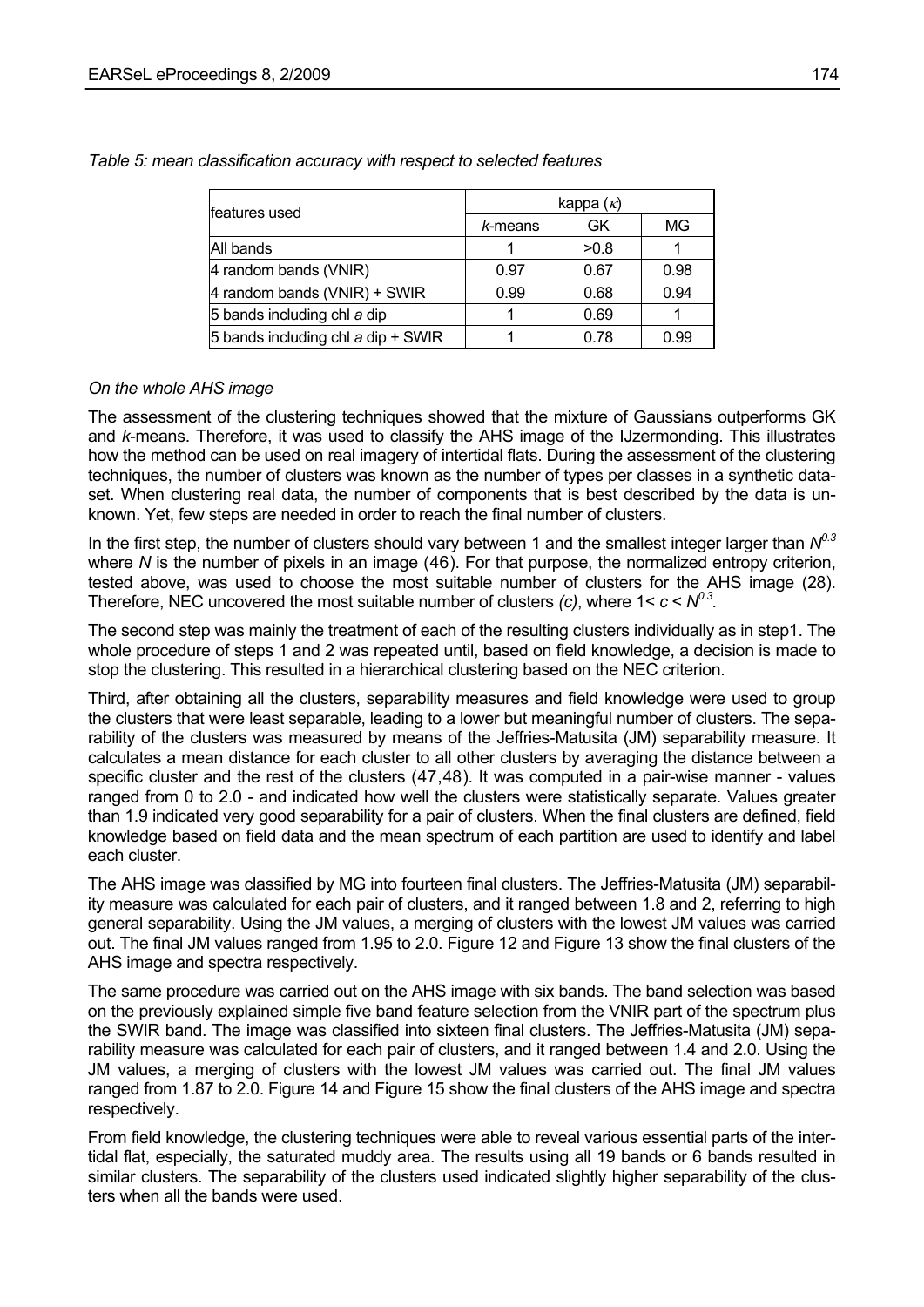

*Figure 12: Classification of AHS 2005 by mixture of Gaussians with 19 bands.* 



*Figure 13: Mean spectra of each cluster resulting by the mixture of Gaussians clustering with 19 bands.* 



*Figure 14: Classification of AHS 2005 by mixture of Gaussians and 6 bands.*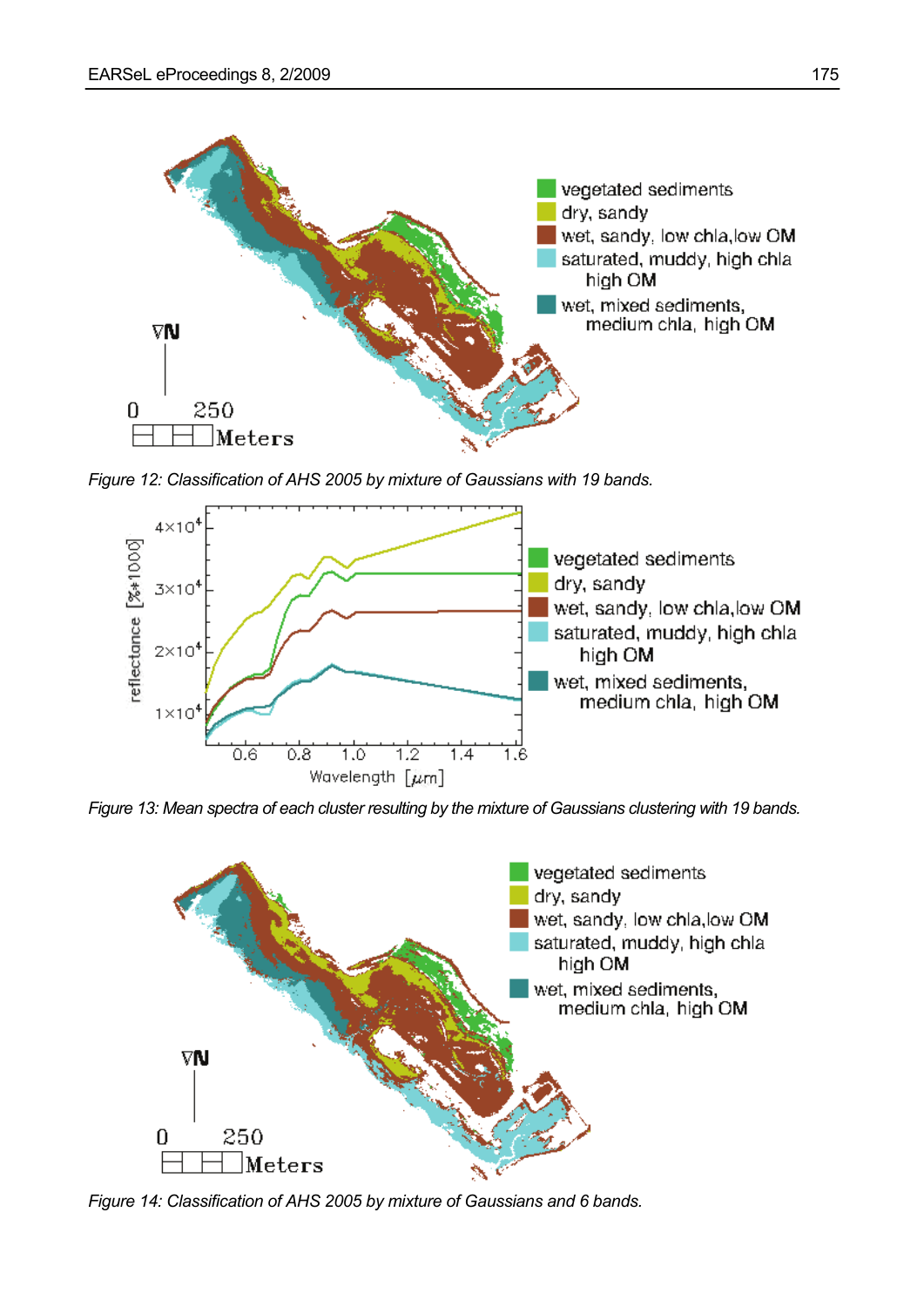

*Figure 15: Mean spectra of each cluster resulting by the mixture of Gaussians clustering with six bands.* 

#### **CONCLUSIONS**

This investigation of unsupervised classification techniques in this paper was carried by means of synthetic data based on sediment properties and real spectra. An overview of the reliability of three clustering techniques for classifying sediments was given. The study included the effects of intra-class variability, feature selection, and the choice of the number of clusters. The three types chosen in this study were the most essential types of the intertidal flat under study.

The classification techniques considered in this paper were capable and suitable for discriminating three chosen sediment types successfully using simulated datasets. The techniques were dependent on variability in imagery. Comparing the overall performance of MG, GK, and k-means, the powerful MG approach showed a good performance in all experiments. It was seen that k-means performed well with and without feature selection. On the other hand, GK performed relatively better when feature selection was involved than when all the bands were used. Finally, MG was shown to be robust and with very high classification accuracy with or without feature selection and throughout a wide range of intra-class variability.

The classification techniques were also applied to read data sets. First, they were applied to groups of real spectra chosen from the image, representing the three sediment types. In this case k-means and MG outperformed GK, with and without feature selection. Finally, the most suitable technique, MG, was performed on the real AHS image. First, the clustering was done using all the nineteen bands of the image. Then, it was carried out using 6 chosen bands. Field data was used to identify the properties of corresponding clusters. The results using all bands or six lead to similar results that corresponded to field knowledge. This illustrated the ability of MG for unsupervised classification of sediments on the IJzermonding. Furthermore, it showed that when a simple feature selection was involved, MG still attained a suitable clustering of the data.

The simplification of the simulated data by assuming normality for the data was an issue to keep in mind with the interpretation of results. The experiments were carried out on both simulated spectra and real spectra chosen from the image. A comparison between these experiments showed similar results for MG and k-means, yet not for GK. GK was able to cluster the sediments in a higher accuracy when dealing with real data with low intra-class variability. This can be due to the greater variation in the real data with low intra-class variability compared to simulated data. As explained earlier, an obstacle for GK was the high correlation between the data at low intra-class variability as explained earlier.

For this study, three essential and representative sediment types were chosen for the IJzermonding. When dealing other study sites, more or other sediment types can be added to the simulated data if required. The user mainly needs to know the effect of a type's properties on sediment spectra. Furthermore, the user needs to keep in mind to check pairwise clustering as well as the clustering of all the simulated types simultaneously (as shown in Figure 6). This would explain where the clustering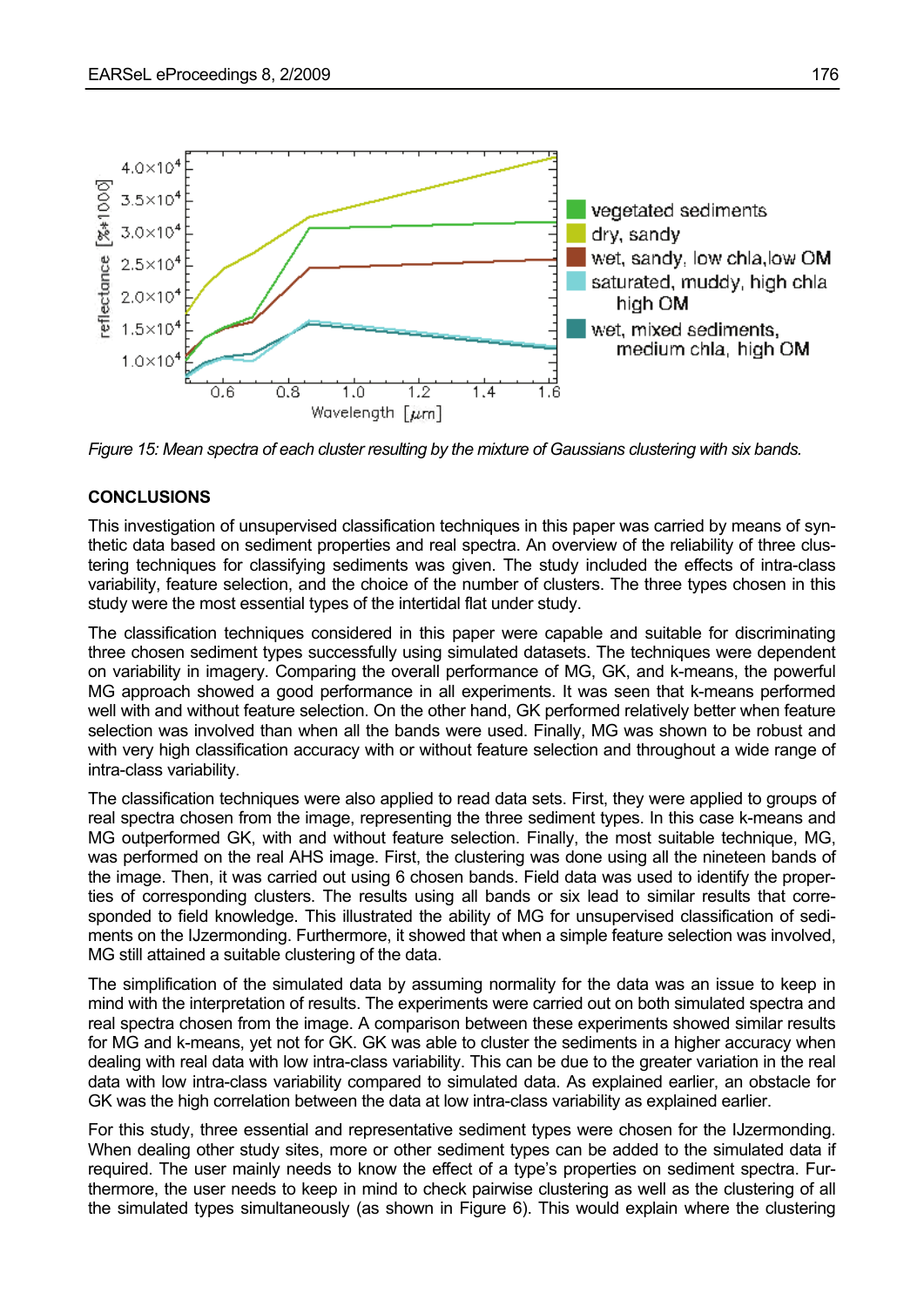<span id="page-19-1"></span>difficulty or simplicity occurs. Therefore, the assessment methodology can be rebuilt for other sites, and the application of the clustering mixture of Gaussians approach was shown to be successful and powerful when utilized for both simulated and real data.

## **ACKNOWLEDGEMENTS**

The research presented in this paper is funded by the Belgian Science Policy Office in the frame of the STEREO II programme – project SR/00/109 - ALGASED (*remote sensing for characterization of intertidal sediments and microphytobenthic algae*). There was also financial contribution from the CISSproject funded by the Research Foundation-Flanders (FWO Vlaanderen) under contract no. G0480.05. The field campaigns are supported by the Belgian Science Policy in the framework of the STEREO programme – project SR/00/043, 072 and 109.

The authors are grateful to the ALGASED team members. Finally, the authors express their gratitude to the contribution of Ms. Sindy Sterckx (Flemish institute for technological research - VITO). The work of Ms. Sterckx was in the framework of the SEDOPTICS project funded by the Belgian Science Policy Office in the frame of the STEREO programme – project SR/00/72

## **REFERENCES**

- <span id="page-19-0"></span>1 Silva J, R Santos, M Calleja & C Duarte, 2005. Submerged versus air-exposed intertidal macrophyte productivity: From physiological to community-level assessments. Journal of Experimental Marine Biology and Ecology, 31: 87-95
- 2 Mitchener H & H Torfs, 1996. Erosion of mud/sand mixtures. Coastal Engineering, 29: 1-25
- 3 Austen I, T J Andersen & K Edelvang, 1999. The influence of benthic diatoms and invertebrates on the erodability of an intertidal mudflat, the Danish Wadden Sea. Estuarine, Coastal, and Shelf Science, 49: 99-111
- 4 Adam S, I Vitse, C Johannsen & J Monbaliu, 2006. [Sediment type unsupervised classification](http://www.eproceedings.org/static/vol05_2/05_2_adam1.html)  [of the Molenplaat, Westerschelde estuary, The Netherlands](http://www.eproceedings.org/static/vol05_2/05_2_adam1.html). EARSeL eProceedings, 5: 146- 160
- 5 Deronde B, P Kempeneers & R Forster, 2006. Imaging spectroscopy as a tool to study sediment characteristics on a tidal sandbank in the Westerschelde. Estuarine, Coastal and Shelf Science, 69: 580-590
- 6 Everitt B S, 2001. Cluster Analysis (Edward Arnold, London) 237 pp.
- 7 Duda T & M Canty, 2002. Unsupervised classification of satellite imagery: choosing a good algorithm. International Journal of Remote Sensing, 23: 2193–2212
- 8 Wright S, S Jeffrey, R Mantoura, C Llewellyn, T Bjornland, D Repeat & N Welshmeyer, 1991. Improved HPLC method for the analysis of chlorophylls and carotenoids from marine phytoplankton. Marine Ecology Progress Series, 77: 183-196
- 9 Lillesand,T M & R W Kiefer, 2000. Remote Sensing and Image Interpretation (John Wiley & Sons) 724 pp.
- 10 Weidong L, F Baret, G Xingfa, T Qingxi, Z Lanfen & Z Bing, 2002. Relating soil surface moisture to reflectance. Remote Sensing of Environment, 81: 238-246
- 11 Muller E & H Décamps, 2000. Modelling soil moisture-reflectance. Remote Sensing of Environment, 76: 173-180
- 12 Neema D, A Shah & A Patel, 1987. A statistical model for light reflection and penetration through sand, International Journal of Remote Sensing, 8: 1209-1217
- 13 Baumgardner M F, 1985. Reflectance properties of soils, Advances in Agronomy, 38: 1-44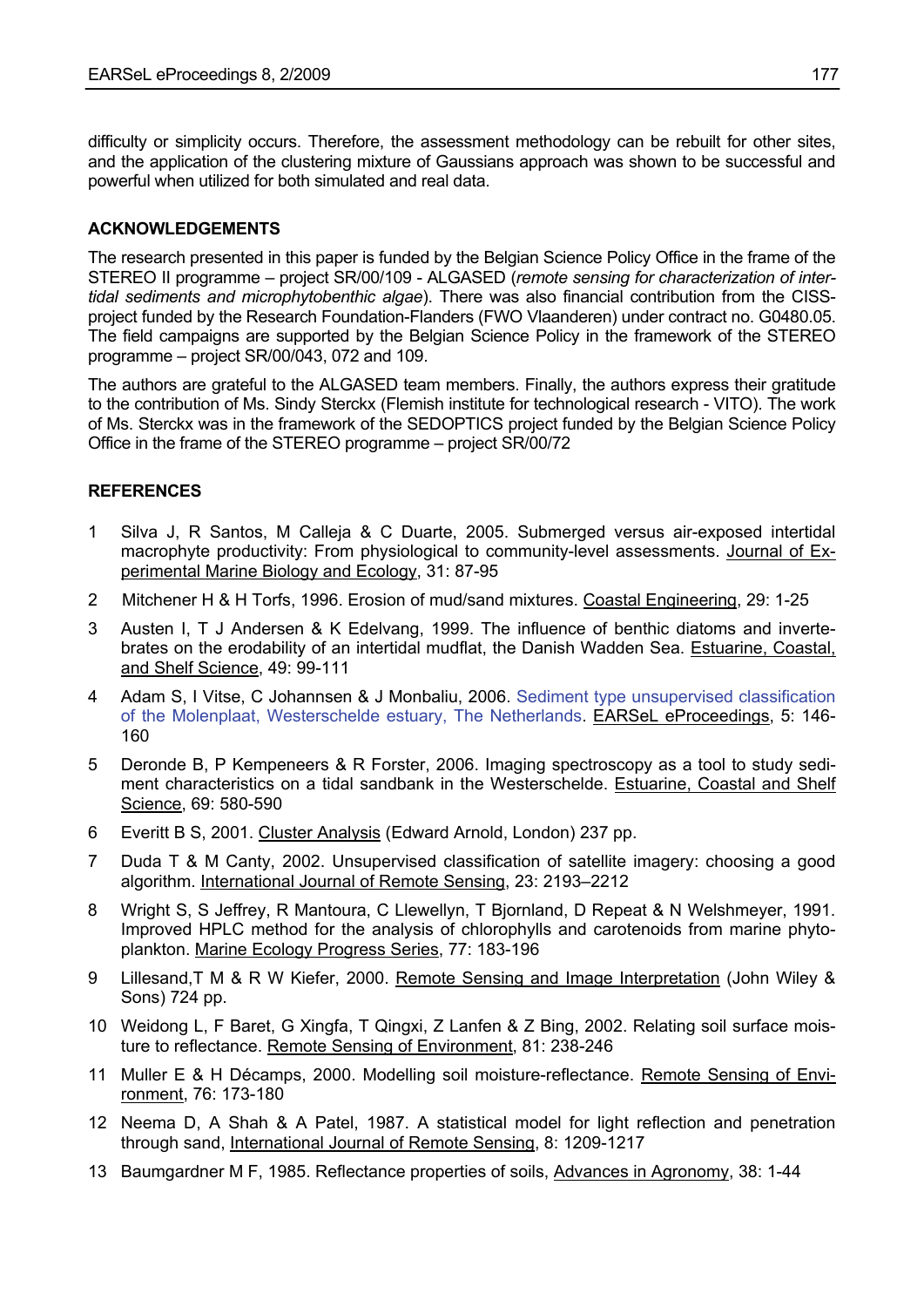- <span id="page-20-0"></span>14 Hunt G, 1977. Spectral signatures of particulate minerals in the visible and near-infrared. Journal of Geophysical Research, 95: 12653-12680
- 15 Adam S, 2009. Bio-physical characterization of indicators of sediment stability of mudflats using remote sensing. PhD thesis, [Katholieke Universiteit Leuven](http://www.kuleuven.be/), 198 pp.
- 16 Carrère V, 2003. [Mapping microphytobenthos in the intertidal zone of Northern France using](http://www.earsel.org/workshops/imaging-spectroscopy-2003/papers/limnology/carrere.pdf)  [high spectral resolution field and airborne data](http://www.earsel.org/workshops/imaging-spectroscopy-2003/papers/limnology/carrere.pdf), In: 3<sup>rd</sup> EARSeL Workshop on Imaging Spec[troscopy,](http://www.earsel.org/workshops/imaging-spectroscopy-2003/html/index.htm) edited by M Habermeyer, A Müller, & S. Holzwarth (EARSeL, Herrsching) 395-409
- 17 Murphy R, T Tolhurst, M Chapman & A Underwood, 2005. Estimation of surface chlorophyll a on an emersed mudflat using field spectrometry: accuracy of ratios and derivative-based approaches. International Journal of Remote Sensing, 26: 1835-1859
- 18 Kooistra L, J Wanders, G F Epema, R S E W Leuven, R Wehrens, & S M C Buydens, 2003. The potential of field spectroscopy for the assessment of sediment properties in river floodplains. Analytica Chimica Acta, 484: 189 - 200
- 19 Ben-Dor E, Y Inbar, & Y Chen, 1997. The reflectance spectra of organic matter in the visible near-infrared and short wave infra-red region (400-2500 nm) during a controlled decomposition process. Remote Sensing of Environment, 61: 1-15
- 20 Kooistra L, R Wehrens, R S E W Leuven, & L M C Buydens, 2001. Possibilities of visible-near infrared spectroscopy for the assessment of soil contamination in river floodplains. Analytica Chimica Acta, 446: 97-105
- 21 Chambers J, W Cleveland, B Kleiner & P Tukey, 1983. Graphical Models for Data Analysis (Wadsworth-Duxbury Press) 395 pp.
- 22 Kim D, K Lee & D Lee, 2005. Detecting clusters of different geometrical shapes in microarray gene expression data. Bioinformatics Advance Access, Bioinformatics, 21: 1927-1934
- 23 Balasko B, J Abonyi & B Feil, 2004. Fuzzy Clustering and Data Analysis Toolbox: For Use with Matlab. University of Veszprem, Hungary. <http://www.fmt.vein.hu/softcomp/fclusttoolbox/>(last date accessed: 15 December 2008)
- 24 Balzano W & M R Del Sorbo, 2007. Genomic comparison using data mining techniques based on a possibilistic fuzzy sets model. Biosystems, 88: 343-349
- 25 Gustafson D & W Kessel, 1979. Fuzzy clustering with fuzzy covariance matrix. IEEE Conference on Decision and Control (San Diego) 761-766
- 26 Babuska R, P J van der Veen & U Kaymak, 2002. Improved co-variance estimation for Gustafson-Kessel clustering. IEEE International Conference on Fuzzy Systems (Honolulu, USA) 2: 1081-1085
- 27 Beaven S G , D Stein & L E Hoff, 2000. Comparison of Gaussian mixture and linear mixture models for classification of hyperspectral data. IEEE Geoscience and Remote Sensing Society (Honolulu, USA) 1597-1599
- 28 Biernacki C, G Celeux, G Govaert & F Langrognet, 2006. Model-based cluster and discriminant analysis with the MIXMOD software. Computational Statistics & Data Analysis, 51: 587-600
- 29 Dempster A, N Laird & D Rubin, 1977. Maximum likelihood from incomplete data via the EM algorithm. Journal of the Royal Statistical Society, 39: 1-38
- 30 Banfield J & A Raftery, 1993. Model-based Gaussian and non-Gaussian clustering. Biometrics, 49: 803-821
- 31 Fraley C & A Raftery 1998. How many clusters? Which clustering method? Answers via model- based cluster analysis. The Computer Journal, 41: 578-588